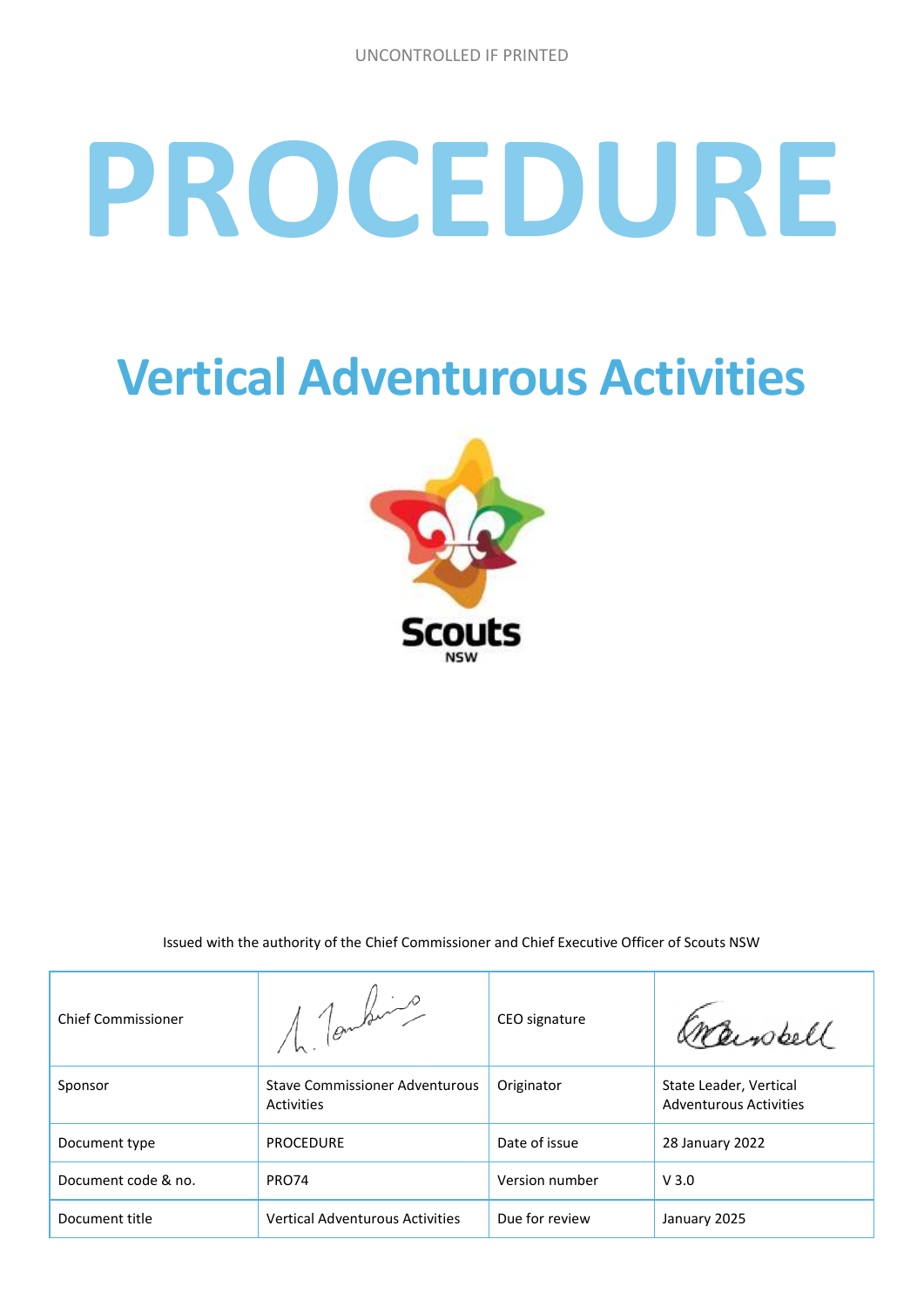#### Acknowledgement

As Scouts of Australia, we acknowledge Australia's First Nations Peoples. We acknowledge the Aboriginal and Torres Strait Islander peoples as the Traditional Custodians of this land. We pay our respects to Elders past, present, and emerging. We're grateful to do our Scouting in this country. We commit to use its resources wisely and develop our understanding of Aboriginal and Torres Strait Islander cultures. We also acknowledge any Aboriginal and Torres Strait Islander Scouts who are part of our movement today.

#### Contents Overview

| 1 <sup>1</sup>          |  |
|-------------------------|--|
| $2^{\circ}$             |  |
| $\overline{\mathbf{3}}$ |  |
| $\overline{\mathbf{4}}$ |  |
| 5                       |  |
| 6                       |  |
| $\overline{7}$          |  |
| 8                       |  |
| 9                       |  |
| 10                      |  |
|                         |  |
|                         |  |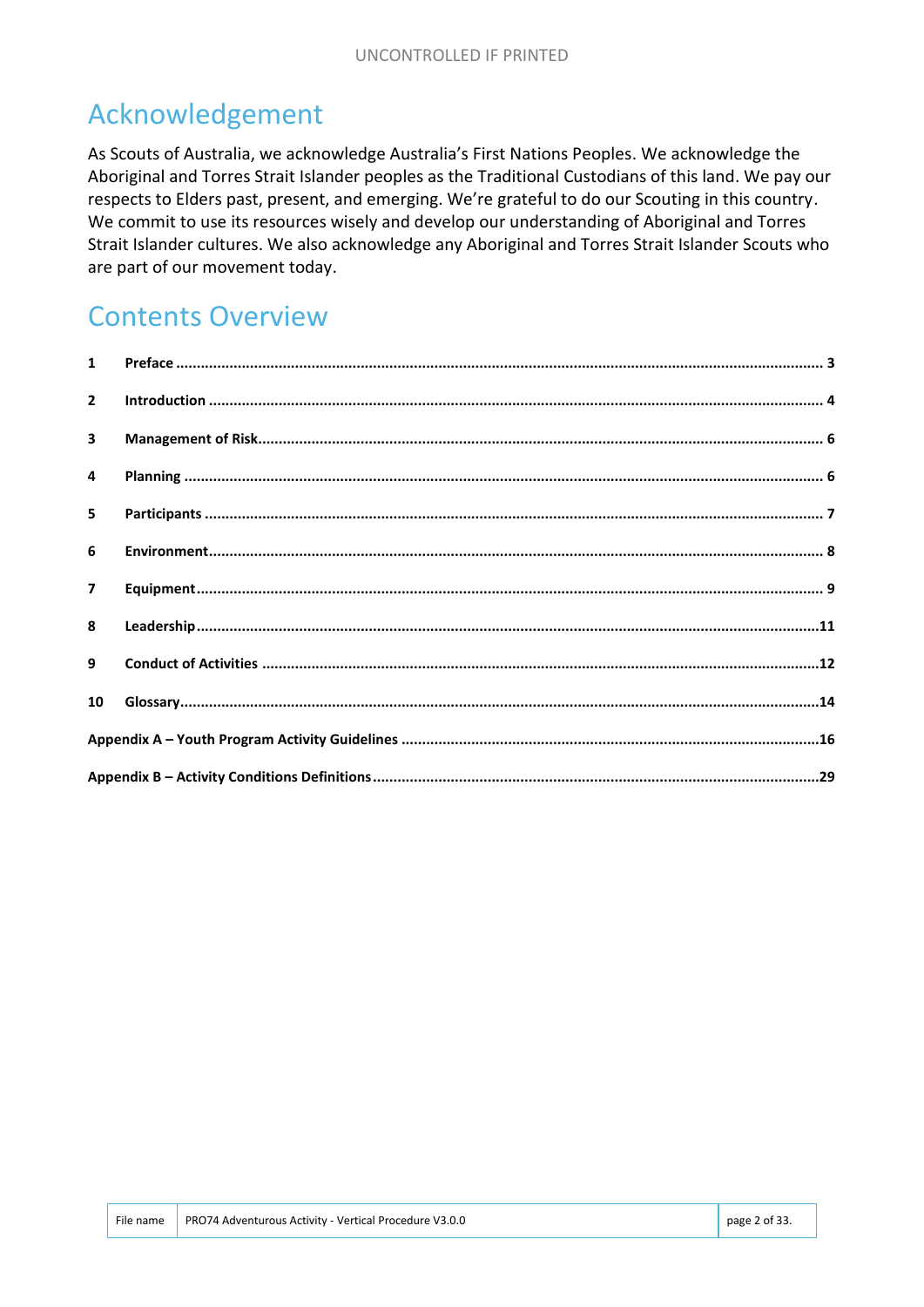## 1 Preface

- 1.1 The Deputy Chief Commissioner (Youth and Program Support) or their delegate, The State Commissioner Adventurous Activities (**SC(AdvAct)**) issues and updates *PRO74 Vertical Procedure* **'Vertical Procedure'.** They also issue and update *POL36 Adventurous Activities*  **'The Policy',** *PRO75 Adventurous Activites Core Conduct Procedure* **'The Procedure'** and related Procedures, on behalf of the Chief Commissioner.
- 1.2 **Adventurous Activities** within NSW follow the *Australian Adventure Activity Standards (AAAS).* They also follow the Scouts Australia *National Adventure Activities Framework (NAAF)*. Read **Vertical Procedure** with the *AAAS* and the *AAAS Core Good Practice Guide*  for further information.
- 1.3 *Annex D – Procedure Context and Related Documents* of **The Procedure** provides information about how **Vertical Procedure** fits into the Scouts NSW Policies and Australian Standards**.**

#### Formatting Standards

- 1.4 Link or reference to an external document: *External Document*
- 1.5 Defined term that is defined in either the *Glossary* or in the text: **Defined Term**
- 1.6 Another Section in this document: *Another Section*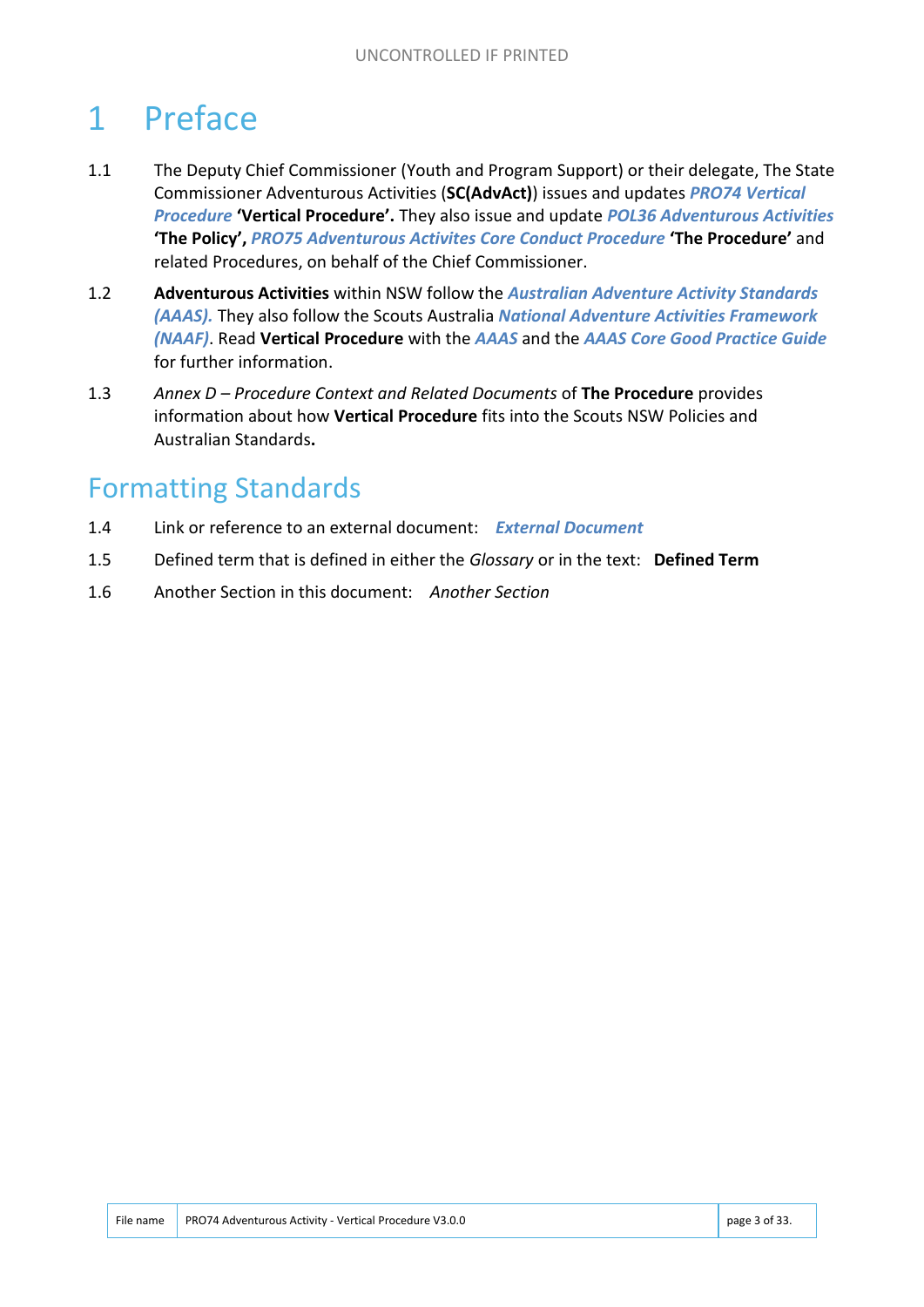## 2 Introduction

- 2.1 This procedure, **Vertical Procedure** is a support document to **The Procedure** on the conduct of **Vertical Adventurous Activities (Vertical AA)**. It is designed to be read with **The Procedure.**
- 2.2 Relevant Australian Adventure Activity *Good Practices Guides* provide additional information, especially:
	- *Climbing and Abseiling GPG*
	- *Canyoning GPG*
	- *Caving GPG*
- 2.3 Material in **The Procedure** from the *GPGs* is not repeated except where a definite Scouts NSW position exists. Further support materials and guidance will be published from time to time in vertical **Practice Guides** and **Practice Notes**. Ensure that you have all these documents on hand when you are planning a **Vertical AA**.

#### Vertical Adventurous Activities

- 2.4 **Vertical AA** are defined within Scouts NSW as any of the following activities:
	- **Abseiling:** Descending vertical or near vertical natural surfaces or artificial surfaces using ropes and descending friction devices to manage descent (also known as rappelling). Abseiling can occur on a single-pitch or multi-pitch. In most situations, abseiling involves descending a rope down a vertical or near vertical surface. Skills such as ascending ropes using prusiking and mechanical ascenders are included within Abseiling.
	- **Canyoning:** Descent and/or ascent of geological formations created by a watercourse using a range of techniques. These formations can range from open sided waterways to deep, narrow, steep-sided valley, often have vertical walls, cliffs, and waterfalls. The cleft between these walls is the result from weathering and water erosion over geologic timescales. This creates a watercourse, which can be perennial or intermittent resulting in "wet" and "dry" canyoning and the possibility of rapid changes in water level and flooding occurring.

Depending on terrain, a canyon may present opportunities for horizontal and/or vertical canyoning.

 **Caving:** Entering and/or moving through an underground passage and/or cavern created by natural geological processes. The underground passages and/or caverns are called caves. A cave may have passages and/or caverns of varying sizes and complexity. The common feature is the total absence of light and communication difficulty with the surface beyond the entrance of the cave. Other challenges involved in entering and/or moving through caves include a limited ability to see terrain where to step, negotiation of vertical climbs and drops, tight squeezes and water hazards.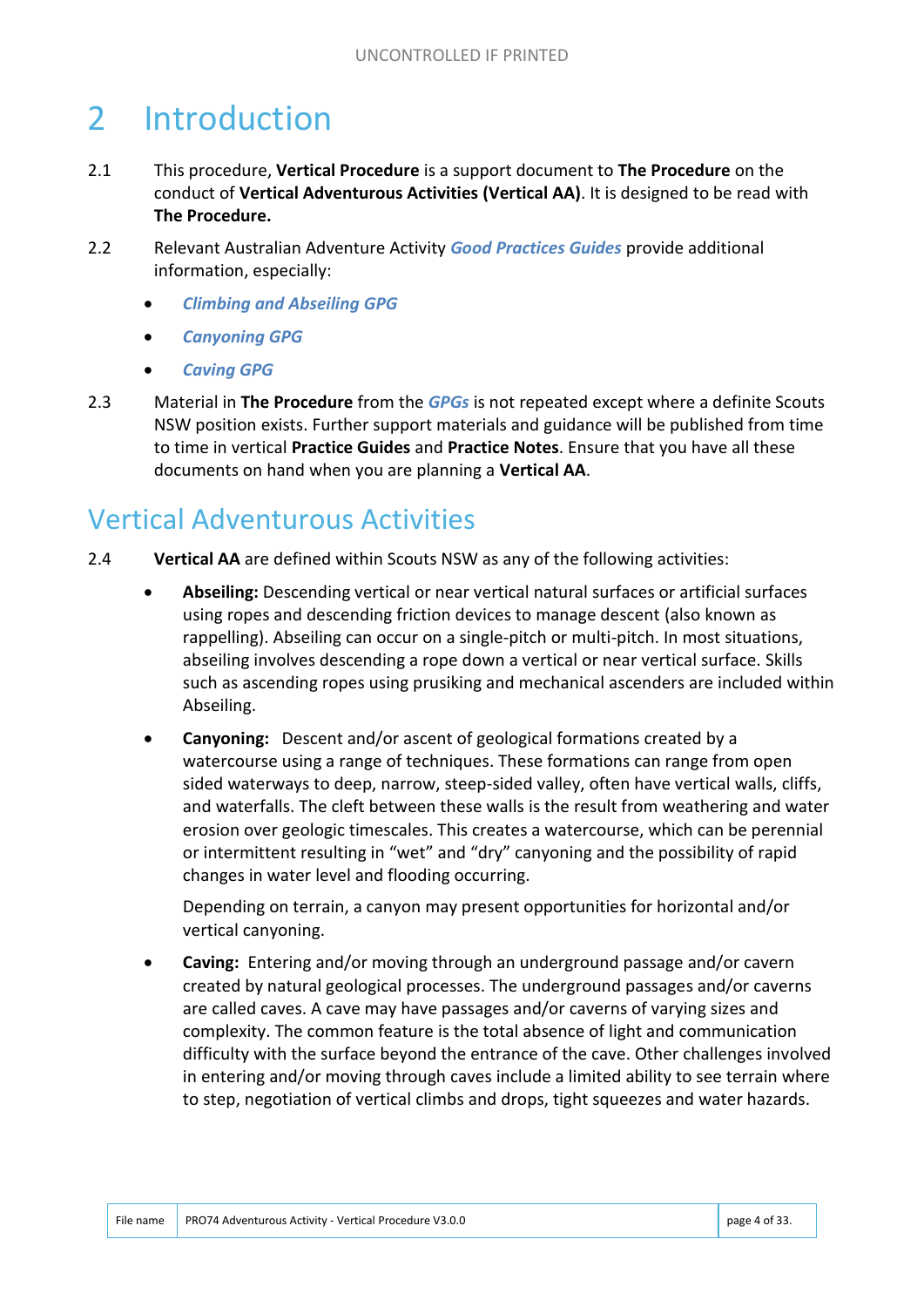Depending on the terrain features, caves may present opportunities for horizontal and/or vertical caving.

- **Climbing:** Ascending, traversing or descending vertical or near vertical natural surfaces or artificial surfaces. The term rock climbing is also used for climbing on natural surfaces and at times used to describe climbing on artificial surfaces. Within Scouts, climbing may include ascending a fixed rope and climbing in climbing indoors (e.g. climbing gyms). Climbing can include top rope climbing, lead climbing and bouldering.
- **Bouldering:** A form of climbing, limited in height, and for which fall safety can be achieved by providing an impact absorbing system and a spotter providing control of a fall, or by a combination of these measures. Scouts NSW limits bouldering to being less than four meters (measured to the top of the head) above the ground.
- 2.5 The use of safety equipment such as bouldering mats (aka crash pads) and a spotter for bouldering, rather than a belay system, is a fundamental requirement of all rock activities.
- 2.6 **Vertical AA** also include several "game activities". These include **crate stacking** where an individual is suspended in a harness and builds a stake of crates that they progressively build higher, **sock wrestling** where two individuals are suspended a short distance above the ground in harness a short distance apart and then proceed to wrestle, and **slack lining** where an individual attempts to traverse a tight strap a short way above the ground.

#### Excluded Activities

- 2.7 The following vertical activities are **not permitted** within Scouts NSW, unless specifically authorised by SC(AdvAct):
	- Ice Climbing
	- Mountaineering
	- Free Solo Climbing
	- Simul Climbing
	- **•** Simul Abseiling

#### Commercial Activities

2.8 Some activities (such as climbing in a gym) may be provided as **Commercial Activities**. Where this is the case, the activity can proceed in accordance with provisions within *PRO63 Commercial Activities*.

#### Related Activities

2.9 Often, **Vertical AA** combine with other activity disciplines. When this is the case, the procedure for that discipline must also be followed. For example, a canyoning trip may require a bushwalk to reach the canyon.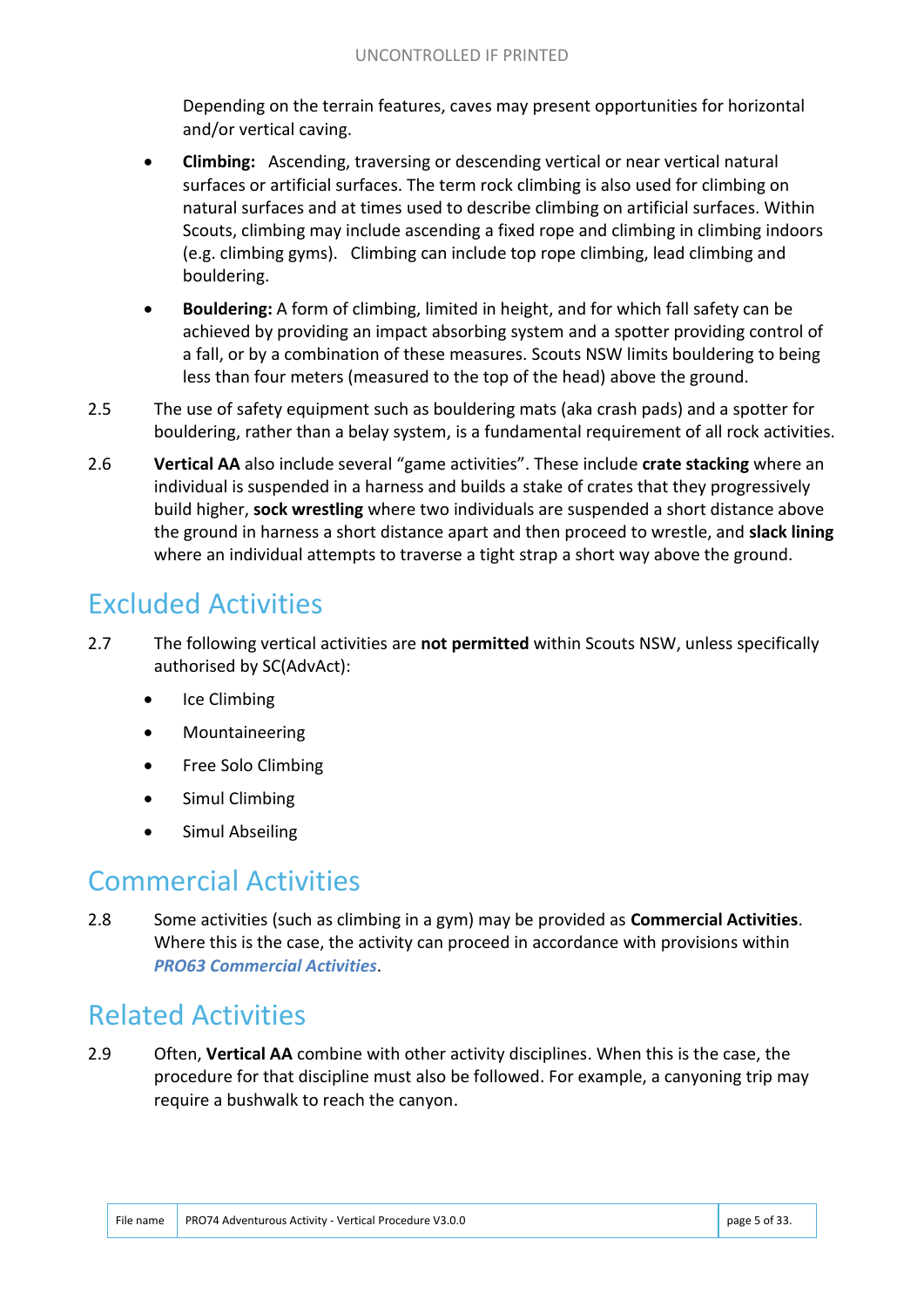- 2.10 Likewise, improvised ropes may be used on short scrambles in bushwalks. In this latter case, **Vertical Procedure** applies where applicable.
- 2.11 Challenge ropes, and high lining are covered in *PRO42 Challenge Ropes*.

#### Authorised Leaders

- 2.12 Only appointed NSW **Adventurous Activity Guides (AAGs)** may run **Vertical AA** within NSW, with the following exceptions:
	- **Game Activities which include Sock wrestling, crate stacking and slack lining** Trained Participant Abseiling, Canyoning, Caving or Climbing may run these activities.
- 2.13 Compliance with **The Policy, The Procedure** and **Vertical Procedure** is mandatory for all members of NSW and for all **Vertical AA** unless specifically and individually exempted, in writing, by the Chief Commissioner or their authorised delegate.

## 3 Management of Risk

3.1 Refer to *PRO75 Adventurous Activity Core Conduct Procedure* for details on how to manage risk on **AA**.

#### Additional Considerations

3.2 A **Standard Risk Assessment** exists for **Vertical AA** which captures the typical hazards and risks and appropriate controls. This is based on leading practice and experience, and it is mandatory to use this assessment as the base for all vertical **Activity Risk Assessments**.

## 4 Planning

4.1 Refer to **The Procedure** for details on how to plan **AA**.

#### Additional Considerations

- 4.2 Most Vertical Adventurous Activities require a significant amount of equipment that is heavy and bulky. Consider how to move and handle this equipment from transport to the activity site.
- 4.3 A pre-determined **Rescue Plan**, which details roles and techniques required in the event of an emergency, must be in place and detailed in the overall Emergency Plan. Before commencing the activity, all **Activity Leaders** and **Participants** must be briefed on roles and rescue processes.

#### Abseiling and Climbing

- 4.4 Abseiling and climbing specific planning considerations include:
	- Surface materials and soundness of features and anchors, especially bolts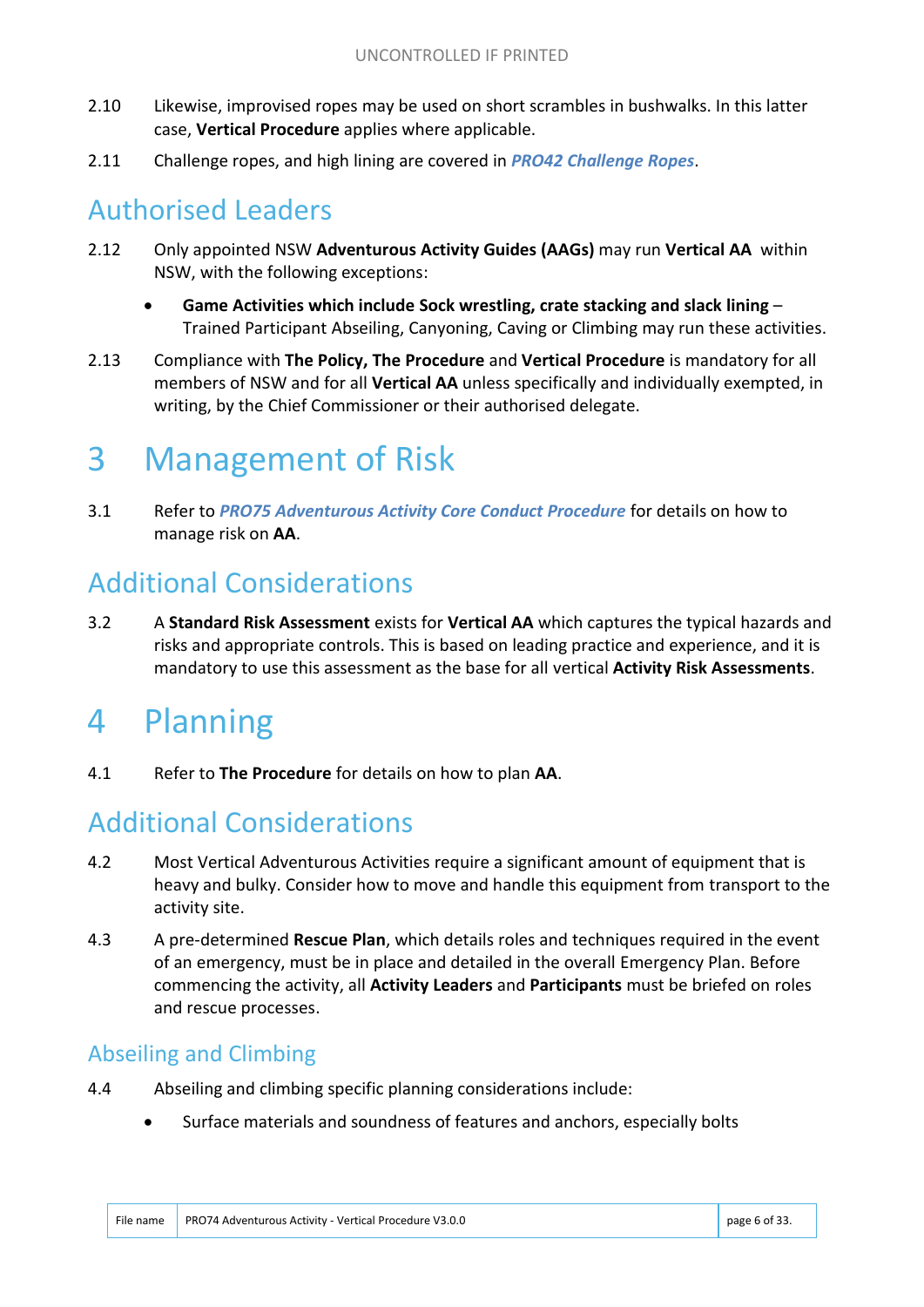- Waiting and shade areas
- Entry / Exit routes from the bottom of the abseil / climb
- Additional supervision roles required
- Emergency Management should consider harness suspension trauma
- Leader competences around especially rescue systems

#### Canyoning

- 4.5 Canyoning specific planning considerations include:
	- Geology and features including obstacles
	- Water levels, catchment sizes and rain fall
	- Escape points in the canyon
	- Water hazards and hypothermia
	- Communications difficulties in the canyon
	- Contention with other parties in the canyon
	- Specific techniques required: abseiling, jumping, swimming, and sliding
	- **Equipment and bulk**

#### **Caving**

- 4.6 Caving specific planning considerations include:
	- Environmental impact
	- Cave hazards such as foul air, pathogens, flooding, rock stability.
	- Obstacles (e.g. squeezes) and party condition.
	- Vertical ascent by climbing, ladder, prusiking and/or single rope technique (SRT).
	- Navigation within the cave.

#### 5 Participants

- 5.1 Refer to **The Procedure** for high level participant guidance for **AA**.
- 5.2 All Youth members may participate in **Vertical AA** in accordance with the Youth Program, with *Appendix A – Youth Program Activity Guidance* providing guidance on the activities that a Youth member at various OAS levels may undertake. *Refer to Appendix B – Activity Condition Definitions* which describes what to expect for a Basic, Intermediate and Advanced activity.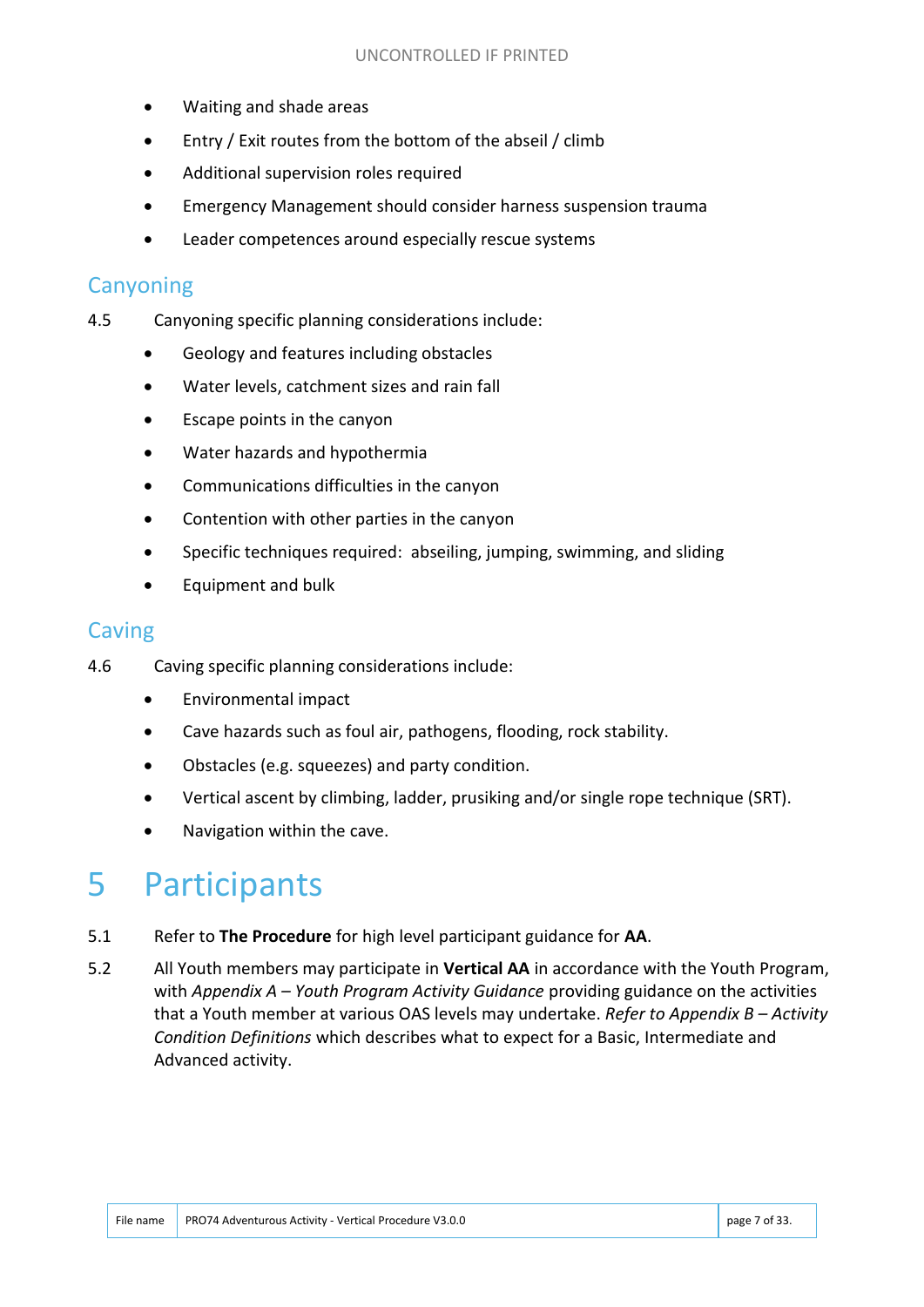#### Additional Considerations

- 5.3 Participants should be appropriately briefed on the correct clothing and equipment required which will vary based on the activity. Care should be taken to understand any concerns participants may have with heights or confined spaces. Further, participants should be briefed on hair, jewellery, and other entanglement hazards.
- 5.4 During abseiling, the **Competent Person** managing a rope or belay must maintain 1:1 undivided attention to the **Participant** on that rope that they are managing or belaying.
- 5.5 Total participant numbers and associated ratios, should consider environmental impact, restrictions placed on party size by land owners (for example, NSW NPWS may restrict party sizes in canyons, the objective of the activity, and the competence of the party overall.

#### 6 Environment

6.1 Refer to **The Procedure** for high level environment guidance for **AA.** 

#### Additional Considerations

- 6.2 Scouts Australia Environment Charter should be observed; in particular protecting biodiversity and reducing environmental impacts. Scouts do not install permanent anchors without land owner approval.
- 6.3 Where trees are used as anchors tree protection must be considered. Procedures to reduce impact may include but are not limited to tree protectors including carpet or similar and/or wide tape slings.
- 6.4 Use geological features or artificial anchors (where installed) in preference to living trees.
- 6.5 Sandstone, particularly in the Sydney Basin, becomes soft and brittle after rain and when water logged. Consideration of site suitability must include the risk of significant damage to cliffs and cliff edges after rain.
- 6.6 Protection of cliff edges and ropes should be considered using edge protection measures.
- 6.7 The removal of hazards including rocks, sticks or similar may be required. The modification of natural surfaces or removal of natural features should only be carried out with the permission of the Land Owner or Land Manager.
- 6.8 The removal of selected rock surface vegetation is to be avoided.
- 6.9 It is considered good practice to clean footwear and equipment to avoid the spread of soil borne pathogens (e.g. phytophthora).
- 6.10 The removal and replacement of old anchor materials (tapes, slings, ropes etc) and removal of other rubbish from the environment is a part of the Scouts Australia Environmental Charter.
- 6.11 Waste must be disposed of properly and may include but is not limited to;
	- Human and personal hygiene waste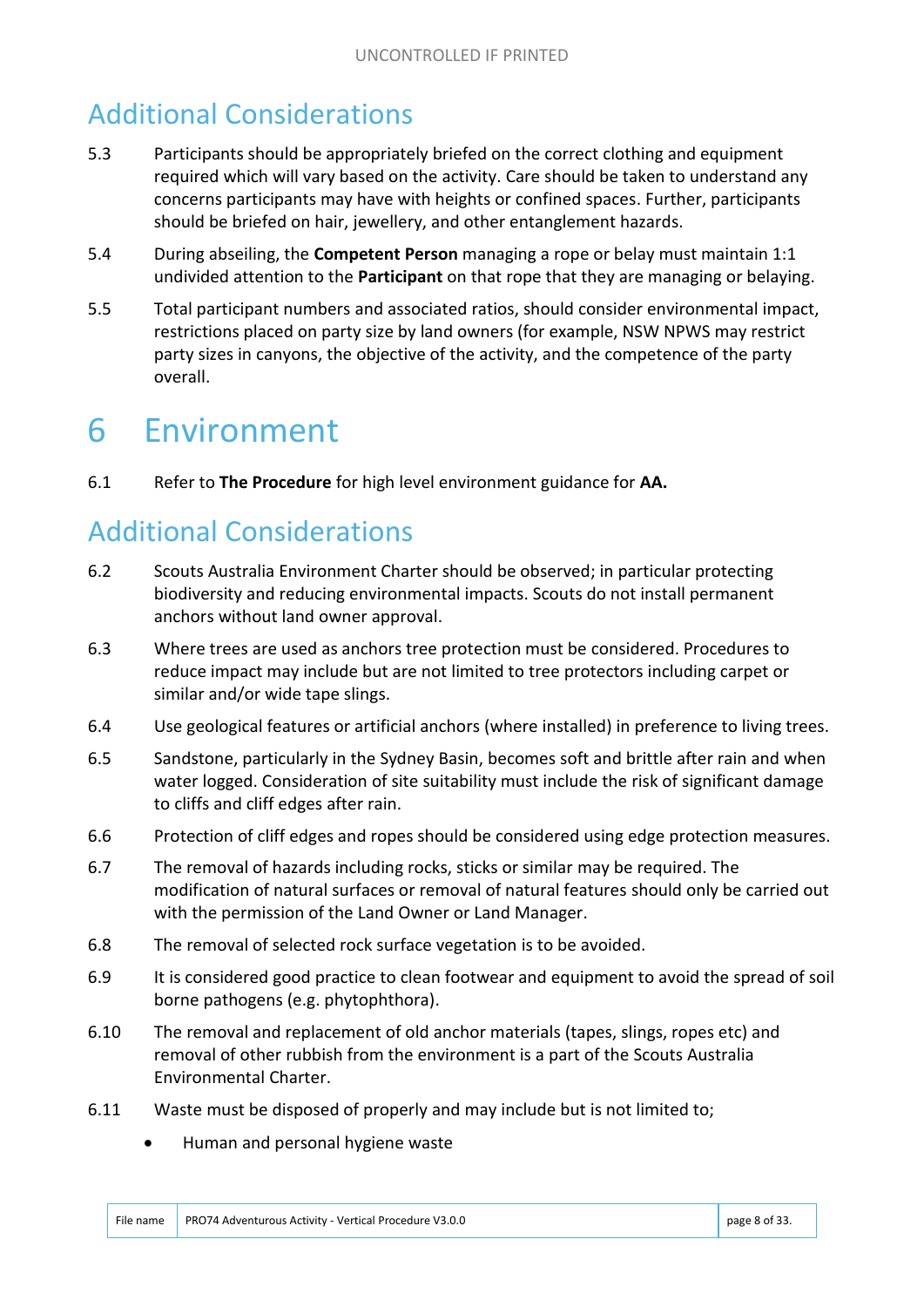- Food and general waste
- 6.12 All **Vertical AA**, including horizontal canyons, cave trips, abseils and climbs should be reassessed after periods of prolonged rain and/or where the potential for flash flooding is possible.

#### Additional Considerations Caving Specific

- 6.13 The Australian Speleological Federation (ASF) can provide information on current environmental issues (e.g. White Nose Syndrome) and has a minimum impact caving code.
- 6.14 Minimise disturbance near streams, in entrances, or in muddy areas and move in way that avoids stirring up dust clouds.
- 6.15 Avoid touching, walking or crawling on cave deposits or features that may get damaged (e.g. drip holes, stream sediments, paleosols, crusts, flowstone, cave pearls, bone material, potential archaeological sites, cave fauna, speleothems, crystal weathering, evaporitic deposits, tree roots, soil cones, etc.)
- 6.16 Consideration of procedures to prevent introducing or transporting non-native species should be considered.
- 6.17 The appropriate washing of caving clothing, boots and relevant equipment is encouraged after every trip to minimise the spread of bacteria, fungi and non-native species.

## 7 Equipment

7.1 Refer to **The Procedure** for high level equipment guidance for **AA.** 

#### Additional Considerations

- 7.2 The following standard equipment is mandatory for all rock activities:
	- Helmets must be worn for all **Vertical AA,** with the exceptions of slack lining and bouldering. Helmets must have a 4-point attachment system and be appropriate for the activity. Information on helmet standards is found in the respective *AAAS GPGs* for **Vertical AA.**
	- Harnesses to meet appropriate recreational standards. Information on harness standards can be found in the respective *AAAS GPGs* for **Vertical AA**. Harnesses must be worn at appropriate times during all **Vertical AA** (including indoor climbing) except for bouldering and slack lining. Harnesses must be activity appropriate and correctly fit participants, with alternatives such as full body or additional chest harnesses considered for smaller, or larger, participants.
- 7.3 Ropes and all protective equipment (karabiners, slings, hardware) must meet appropriate recreation standards. Further information on standards can be found in the respective *AAAS GPGs* for **Vertical AA.** Equipment should be used according to manufacturers' specifications and Scouts NSW **Practice Guides**. Anchor systems and belay systems must be rigged for a timely and effective rescue.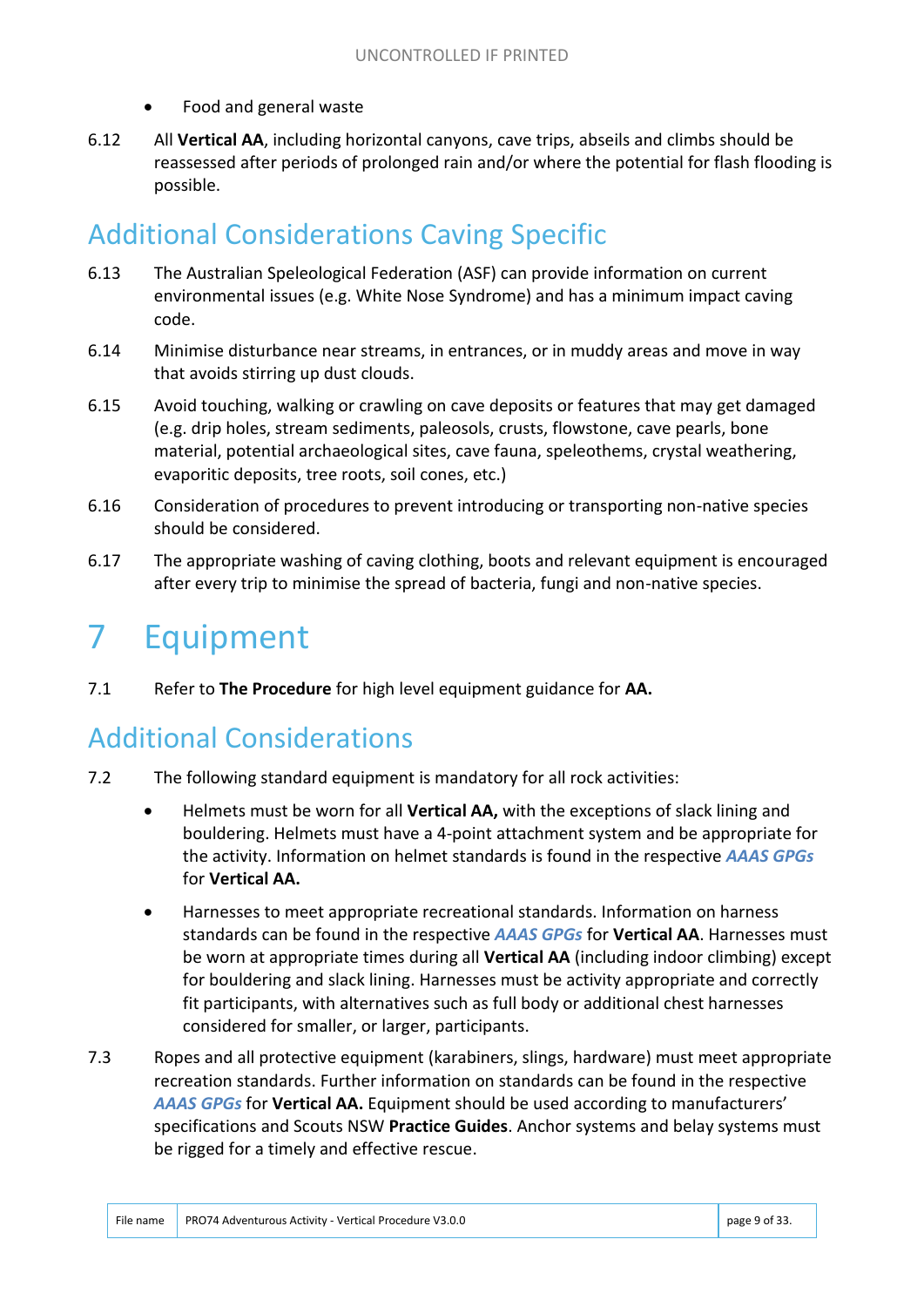- 7.4 An additional rope, equivalent to that required for the longest pitch should be carried and ready to use for rescue, if needed.
- 7.5 Rescue equipment, such as pulleys, ascenders, and belay devices, suitable for the activity, shall be located where it is deployable within a reasonable time frame for rescue.
- 7.6 A first aid kit appropriate to the activity context, level of training and qualification must be at the activity site.
- 7.7 Communication Equipment appropriate to the activity context must be available. This may include mobile phone, satellite phone, UHF radio and/or Personal Location Beacon (PLB).
- 7.8 Appropriate clothing (including personal thermal protection) should be worn or carried for the expected and foreseeable conditions.
- 7.9 In situations where participants complete any connection to a harness, the connector or knot must be checked by a **Competent Person**.
- 7.10 Dynamic rope must be used as the belay rope when:
	- Lead climbing
	- A **Fall Factor** is likely to approach or exceed 0.3
- 7.11 Dynamic rope should be used for:
	- Lanyards (e.g. 'cows tails') when used at or above anchor heights.
- 7.12 Activity equipment must be stored in accordance with the manufacturer's recommendations or instructions.
- 7.13 Wearing gloves when participating in vertical activities is highly recommended when ropes are running through hands. **Dependant Participants** must wear gloves. Gloves must be appropriate for the task and of a suitable fit.

#### Equipment Canyoning

- 7.14 Each person must have:
	- Appropriate thermal protection (thermal clothing, windproof jacket, wet suit, beanie, gloves, booties).
	- Suitable equipment for carrying out general waste, human waste and personal hygiene waste.
	- Whistle for communicating and emergency.
- 7.15 **Competent Persons** must carry:
	- Rescue equipment including knife, vertical rescue equipment. In some situations a throw-bag, heat sources (e.g. stove, high energy foods), shelter should be considered.
- 7.16 Abseils in running waterfalls with high water flow or into standing pools must use releasable abseil systems.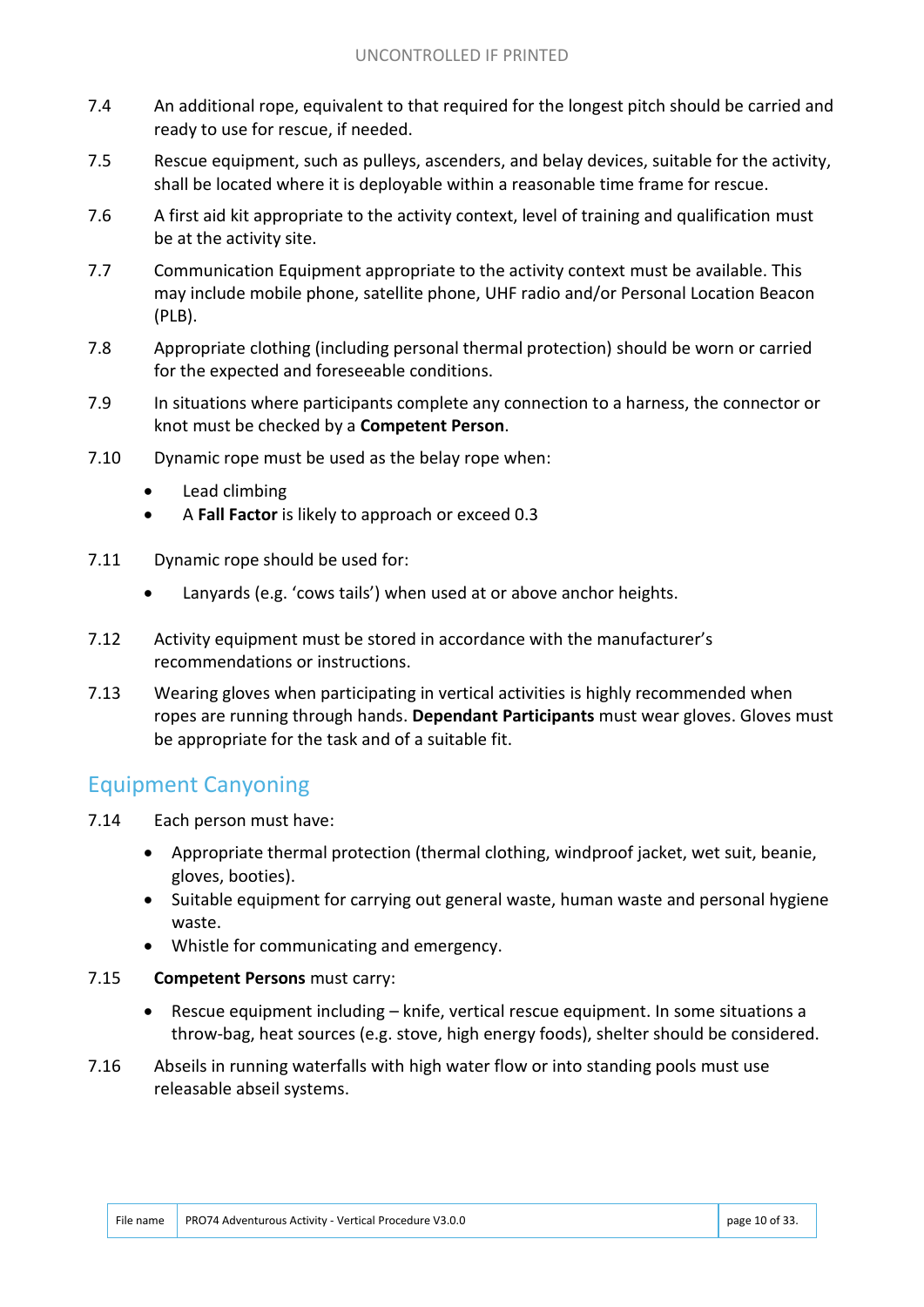7.17 The use of retrievable anchors such as "Fiddlestick" type products in combination with pull cords in canyoning is considered high risk by Scouts NSW and these techniques must not be used.

#### Equipment Caving

- 7.18 Each person must have:
	- $\bullet$  A primary light source attached to the helmet.
	- A secondary light source which should be able to be attached to the helmet and must not be a chemical light stick.
	- An appropriate helmet.
	- Any handheld light sources should have a wrist strap.
	- Flares must not be used.
- 7.19 Abseil systems and belay systems must be rigged for a timely and effective rescue.

### 8 Leadership

8.1 Refer to The Procedure for high level leadership guidance for Adventurous Activities.

#### Additional Considerations

- 8.2 Appropriate supervision must be provided, at all times. The number of participants permitted to actively participate in an activity must be limited by the number the **AAGs** can provide with direct supervision, to deal with all aspects of the activity.
- 8.3 The minimum leadership numbers for any activity are an **AAG** and at least one other **Competent Person** and must consider 2 deep leadership principles. Supporting roles (eg group management) must be included in the **Activity Plan**. Ultimately, ratios should be determined during activity planning and consider risk. Ratios, as set in the **Activity Plan**, should not be exceeded.
- 8.4 Considerations which will drive **AAG** to participant ratios include:
	- **Activity Objective**: If the objective of the activity is to mentor and build skills in Participants as they progress toward being **AAG**, the supervising **AAG** will be able to supervise a reduced number of Participants.
	- **Activity Difficulty**: If the activity is considerably difficult, or if there are challenges with time and the speed required, consider both a smaller party and a lower ratio. *Refer to Appendix B – Activity Condition Definitions* which describes what can be anticipated for a Basic, Intermediate and Advanced activity.
	- **Party Capability**: A highly capable party (for example, a party of peers or near peers) could run with a higher ratio. Likewise, a party of mostly novices will require a lower ratio.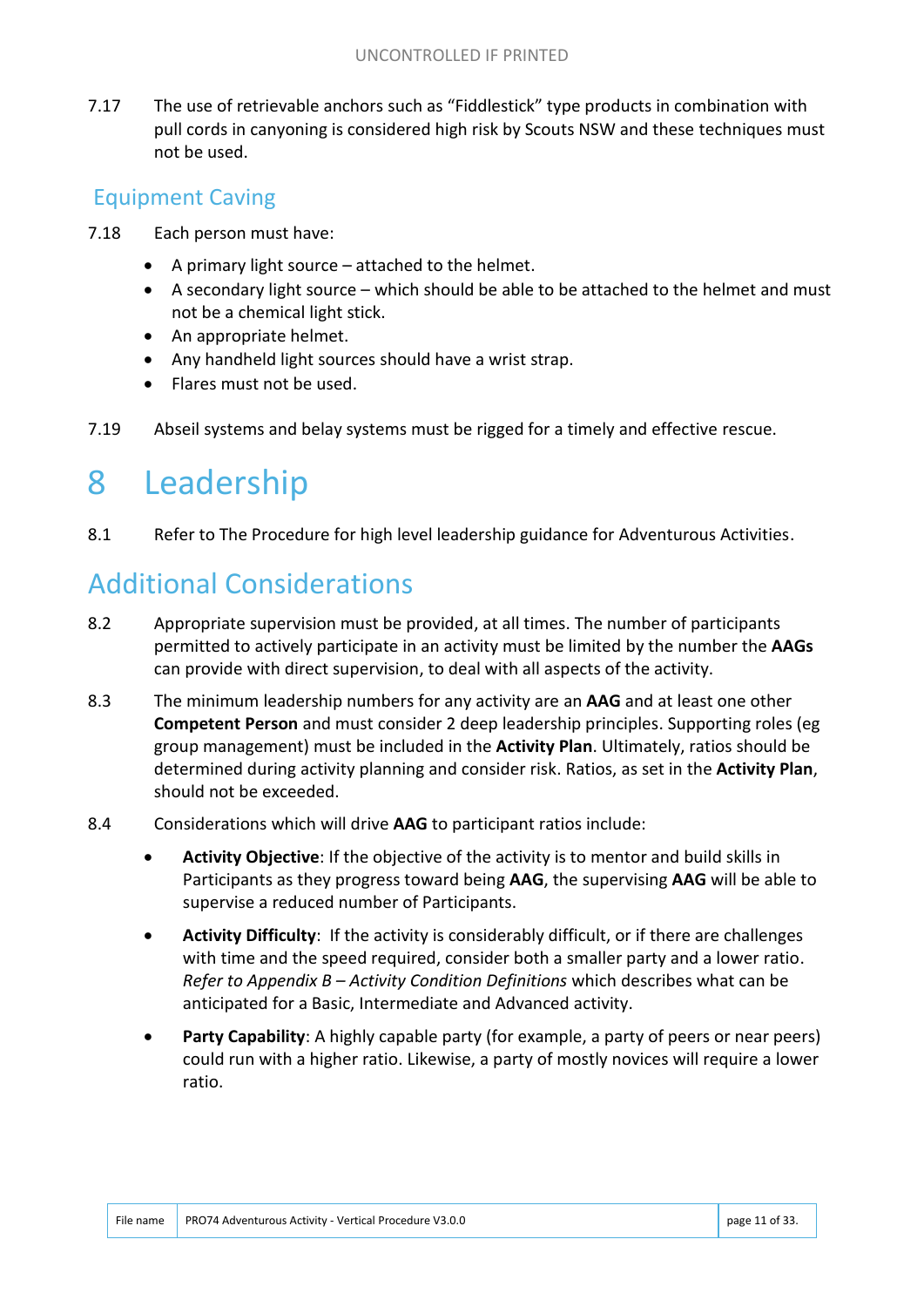- **Span of Control**: A single person can effectively and directly manage a limited number of people. This is typically between 2 and 10 depending on the level of coaching, mentoring and direction required.
- **Other Roles**: On some activities, several other supporting Leaders may provide other roles to support the **AAG**. This could include a Leader managing nonparticipating people away from an abseil point. In total, the participant ratio here could be quite large and allow the **AAG** to devote 1:1 attention on the participant they are working with at that time.
- **AAG Experience and Capability**: A more experienced **AAG** can support a higher ratio.
- **Redundancy**: The need to have redundancy in leadership and technical skills may drive lower ratios. At all times, ensure there is sufficient redundancy for **AAG** in **Vertical AA**. Redundancy should address concerns of **AAG** fatigue or incapacitation.
- 8.5 The relevant *AAAS Good Practices Guides* provide further guidance and considerations for determining group size and supervision requirements.

#### Supervision

8.6 All **Vertical AA** must be delivered under **Direct Supervision** of a Scouts NSW Appointed **AAG**. Where it is reasonable for groups to be split up on an activity, a **Competent Person** may be in charge of the separated group, out of sight of the **AAG**, but this is still be considered under **Direct Supervision**.

#### Skills Currency

- 8.7 To retain leadership qualification, all **AAGs** must complete the following on an annual basis:
	- 8.7.1. Annual rescue and skills training and re-certification. Skills assessed include personal self-rescue situations appropriate to the vertical discipline, and the demonstration of rescue scenarios from one or all the units: Perform Vertical Rescues, Perform Complex Vertical Rescues, and Perform Basic Water Rescues.
	- 8.7.2. Lead 3 activities in discipline area.
- 8.8 All **AAGs** are further expected to keep their knowledge of their respective disciplines current, including emergency coordination.

## 9 Conduct of Activities

9.1 Refer to **The Procedure** for high level conduct guidance for **AA.** 

#### Additional Briefing Considerations

- 9.2 The following additional items should be considered for vertical activity briefings:
	- Safe access and egress of activity site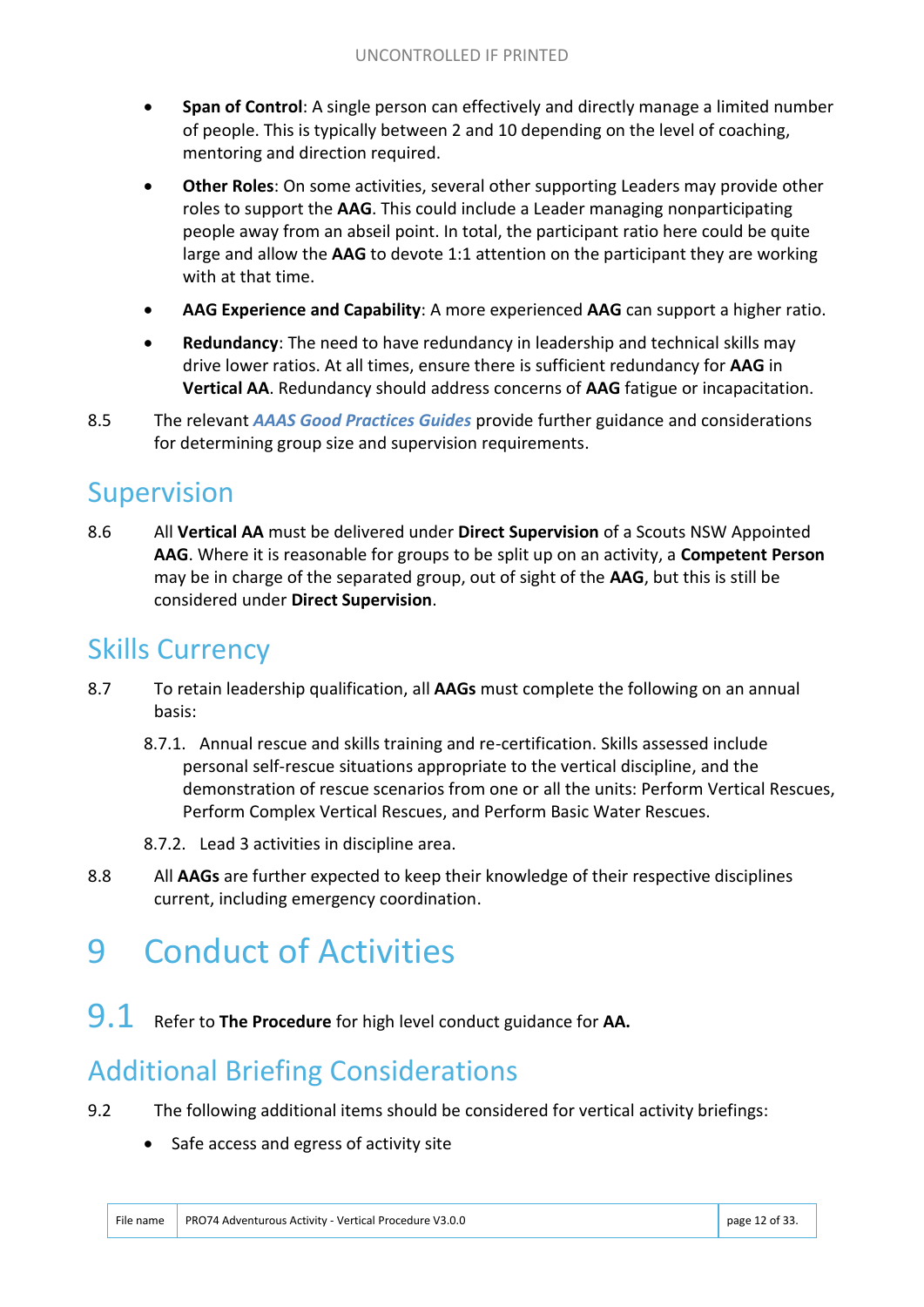- Identifying On Rope Zones, Safe Zones and No-Go Zones
- Site specific hazards and risks
- The correct fitting and use of personal equipment and that this is to be checked before use
- The correct use of the belay systems and other any other fall protection systems
- Appropriate technique(s) for the activity

#### Safe Activity Practices

- 9.3 The following practices are mandatory, unless otherwise indicated.
- 9.4 Personal safety checks, verbal and visual, must be completed for every participant, for every ascent or descent. For example, "ABCDE" check.
- 9.5 Specific roles, determined in the **Activity Plan**, addressing safety must be assigned, especially for large groups. For example, Safety Officer, First Aid Officer
- 9.6 In situations where falls could occur, safety lines, belays, or other fall protection system are required. For example, safety mats (bouldering), or hand lines (canyoning) may be suitable safe practices. Where a belay system is required, it must be operated by a **Competent Person**.
- 9.7 Types of belay systems appropriate to participant experience are detailed in *Appendix A Youth Program Guidelines*.
- 9.8 High risk 'stunt' techniques are not permitted. Star jumps and abseil races are examples of stunt activities. If unsure whether an activity would be considered a 'stunt', document the activity in the **Activity Plan,** conduct and document and **Activity Risk Assessment** and review with the relevant approver.
- 9.9 Releasable abseil systems should be considered for abseiling activities. The **Activity Plan** and **Activity Risk Assessment** coupled with a site evaluation will determine the appropriate system for the specific activity.
- 9.10 All releasable abseil systems must be hard locked with a recommended system unless the activity context requires a different solution for activity safety. Whilst there are numerous methods which could be utilised, some common methods would include:
	- Locking off the as per the manufacturer's instructions.
	- Utilising a mule hitch and finishing with an overhand knot with the overhand knot loop clipped onto the anchor or the abseil line.
- 9.11 There is the risk of loss of control when releasable abseil systems are placed into lowering mode. The use of a VT prusik, autoblock or another belay method should be considered to minimise this risk when releasable abseil systems are placed into lowering mode.
- 9.12 Mobile climbing walls with auto belay devices (once set up and checked by appropriately qualified personnel) may be supervised by a person qualified to minimum Trained Participant Abseil, or successful completion of Scouts NSW Climbing Wall Induction training course. This person is responsible for ensuring that participants are using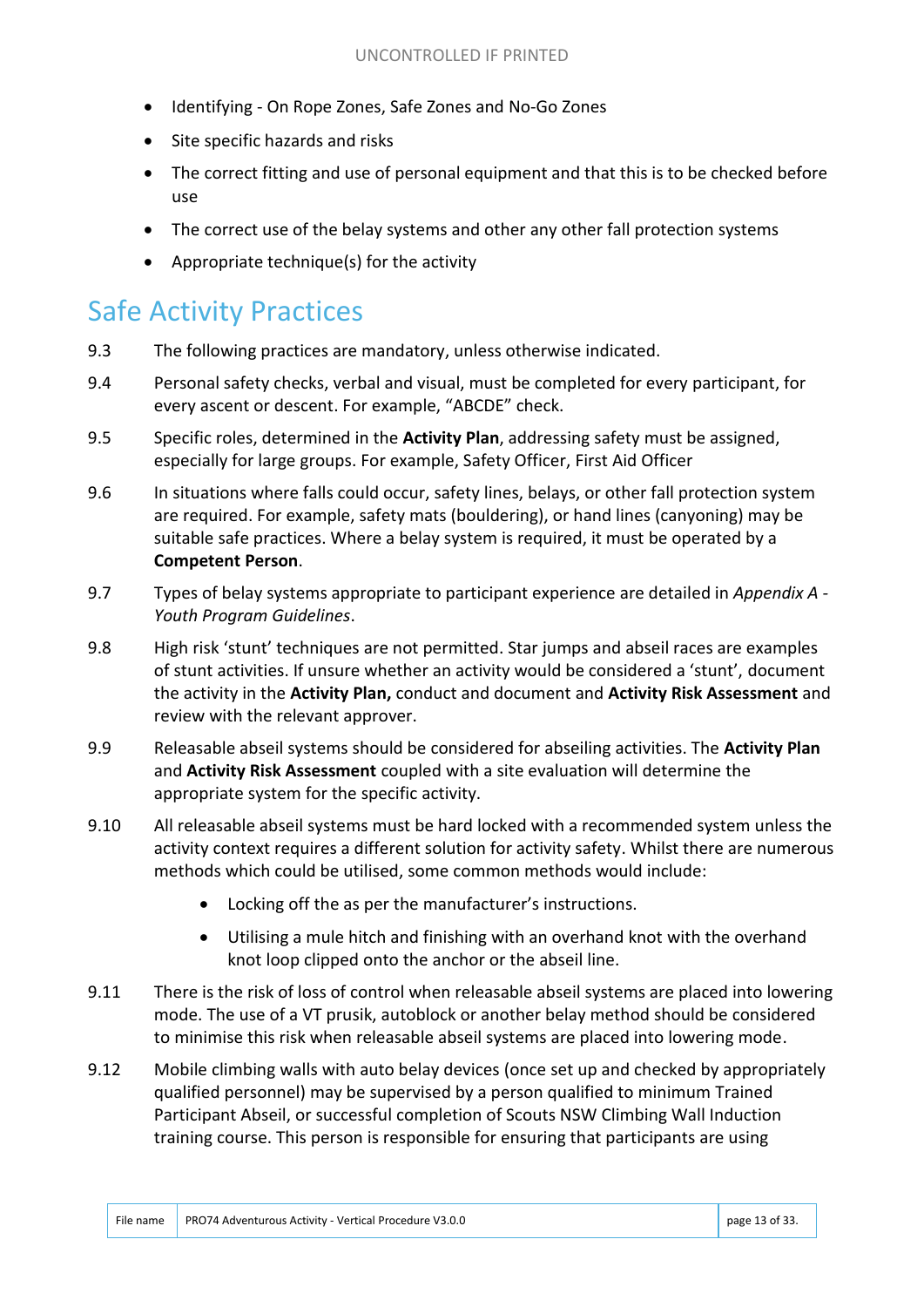appropriate safety equipment, that the activity is conducted safely, and that the climbing wall is operated within manufacture guidelines. An adult holding minimum Provide First Aid qualifications must also be in attendance.

- 9.13 Bouldering has an inherently higher risk of falls (from a low height):
	- Bouldering surface must be assessed prior to use
	- All bouldering activities must include a minimum 1:1 spotter
	- Where the bouldering fall is more than 1 metre, or moves are complex and a single spotter will not meet safety requirements, then multiple spotters and appropriate bouldering mats or crash pads must be used
	- Steep overhangs or highly uneven surfaces may require the use of a helmet, and the use of multiple crash pads and spotters is recommended.

### 10 Glossary

- 10.1 **Activity Briefing** A comprehensive brief on the activity before it commences. Includes the Leaders and Participants (usually delivered separately). It should ensure that the **Activity Plan** and **Activity Risk Assessment** is well understood by all involved Leaders. The **Activity Briefing** should also detail any risks previously not identified are captured and addressed. It should ensure that roles are understood and that everyone understands the activity objectives, equipment, and techniques.
- 10.2 **Activity Notification** Historically, the E1 Parts I to III documentation but increasingly, provided through electronic means such as Operoo and Folio **ANS**.
- 10.3 **Activity Plan** A document that outlines how an activity will run and may include details such as: location, emergency response, participant roles, logistics, communications, transportation, weather, and budgets.
- 10.4 **Activity Risk Assessment** The specific risk assessment for an activity which is developed by adjusting the **Standard Risk Assessment** considering the context of the activity.
- 10.5 **Adventurous Activities (AA)**  typically outdoor pursuits requiring a level of skill to engage. An activity which has inherent risks and uncontrolled hazards, usually in a natural environment. The range of activities that are covered by **The Procedure** and related procedures are based on the OAS areas in the Program as well as, but not exclusively, Archery, Flying Fox, Challenge Ropes and Motoring.
- 10.6 **Competent Person**  Is an appointed NSW AAG or **Activity Specialist**. It may also be an **Adventurous Activity Assistant Guide** or a **Trained Participant** under direction and **Direct Supervision** of an **AAG.** Further, it may be a Youth member who in *Appendix A* holds skills in the Intermediate or advanced category under direction and **Direct Supervision** of an **AAG**.
- 10.7 **Dependant Participant**  a person who has little or no experience in the activity and therefore depends on the **AAG** for supervision, guidance, and instruction to facilitate their safe participation in the activity. A youth member under the age of 18 is a **Dependant Participant**.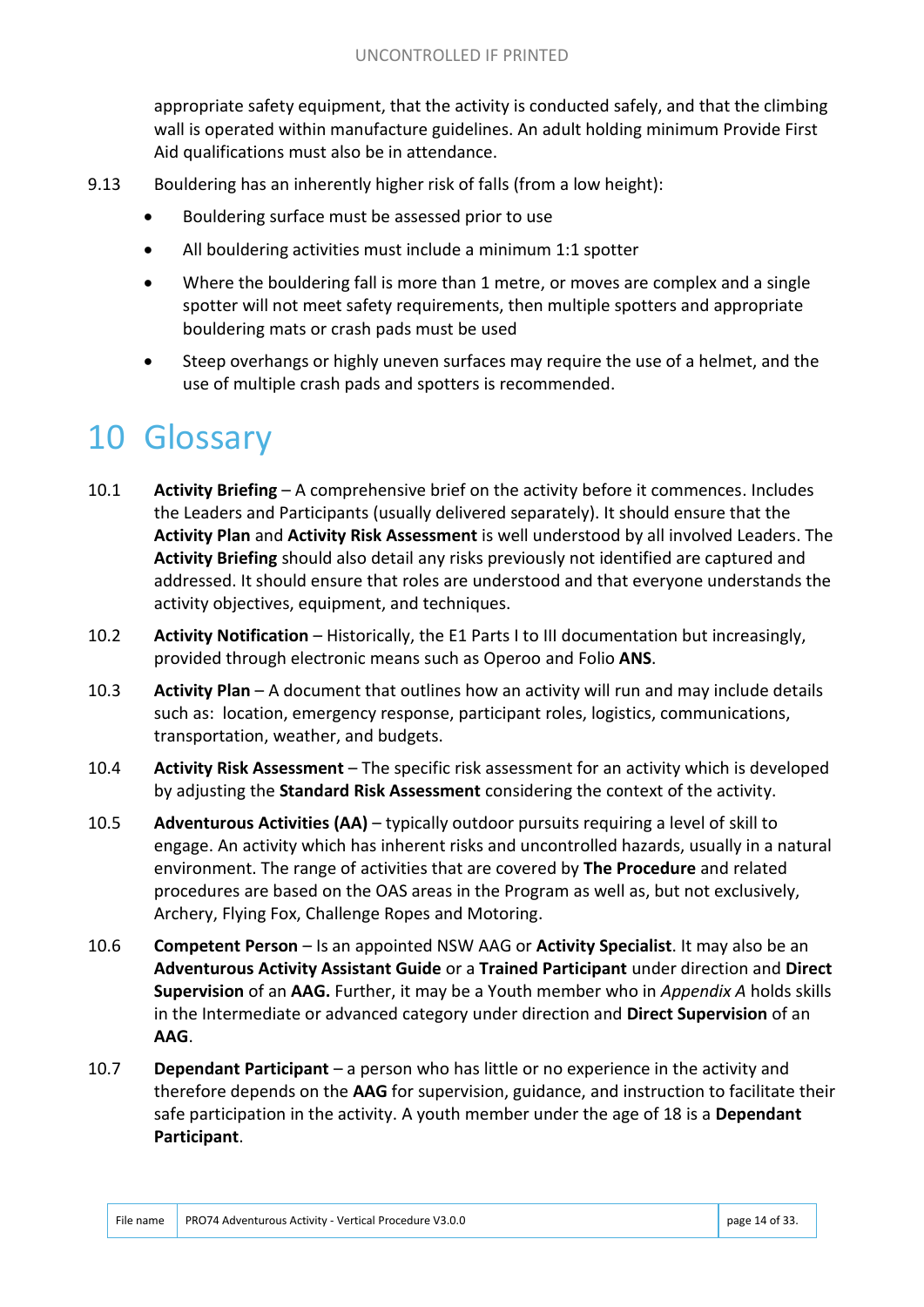- 10.8 **Fall Factor** To calculate a fall factor you divide the distance fallen by the length of rope in the system. For example, if a person falls 2 metres and they have 1 metre of rope in the system, then the fall factor would be 2. Refer *Climbing and Abseiling GPG* for further detail.
- 10.9 **Hard Lock** (in reference to Releasable Anchors) Any technique which secures the nonabseil rope side of an abseil system (slack rope used for lowering) to prevent slip or running. Examples include Mule Overhand or another stopper knot and it is recommended practice to clip the loop from the Overhand, to the abseil line or the anchor using a carabiner.
- 10.10 **Practice Guide**  A collection of current leading and standard practices, approved equipment and techniques for a specific discipline which should be reviewed and applied subject to a specific activity. Is expected to be updated quarterly and is practice guidance for the conduct of adventurous activities. It may include both mandatory and suggested elements.
- 10.11 **Practice Note**  A short, typically urgent, communication on a single topic that is required guidance to all **Adventurous Activity Leaders**.
- 10.12 **Standard Risk Assessment**  a risk assessment developed based on consideration of leading practice understanding of the key typical risks on a specific activity discipline. Considers what are the recommended mitigations and approaches.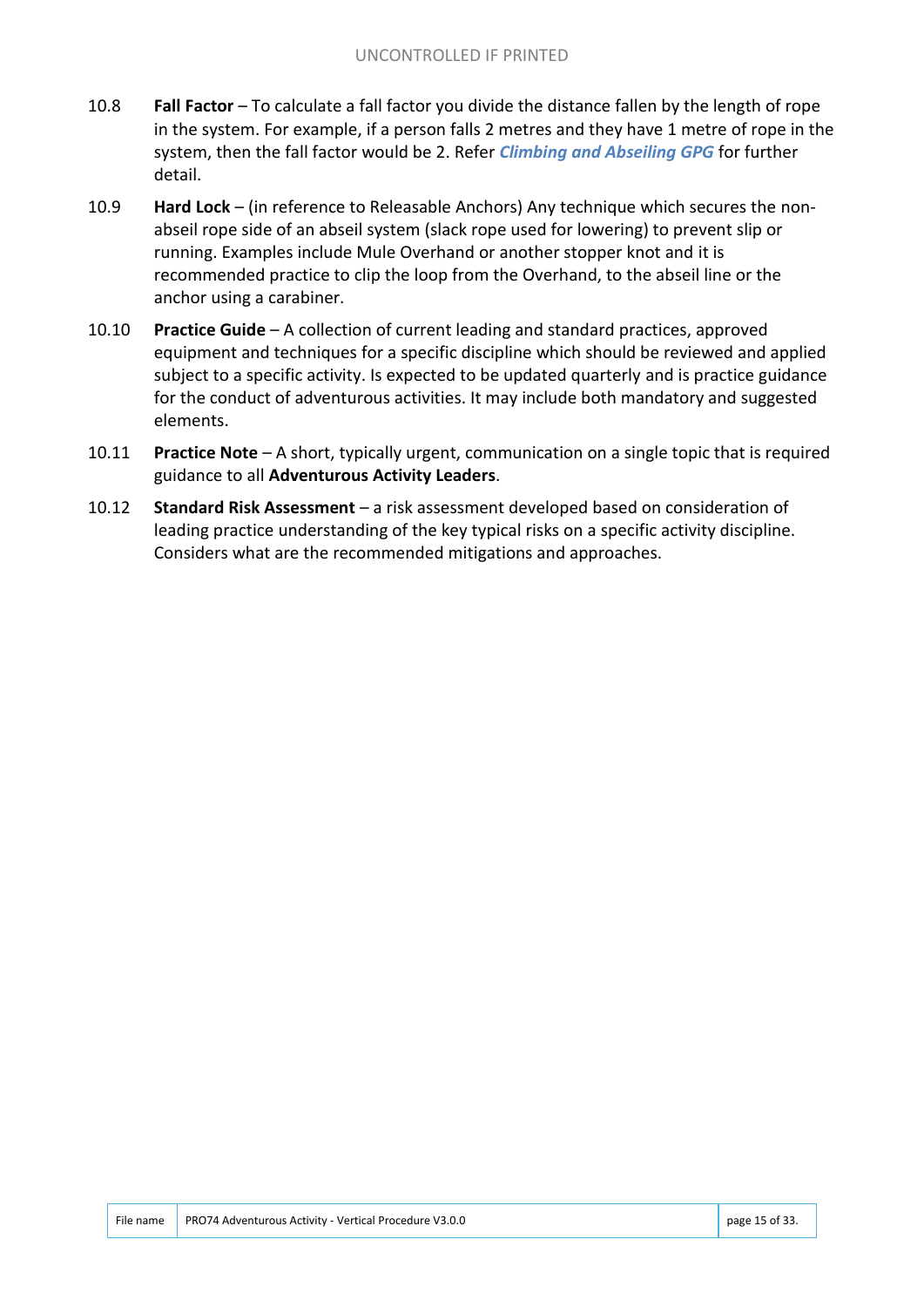### Appendix A – Youth Program Activity Guidelines

| <b>Youth Program Abseiling Activity Guidelines</b> |                                                                                                                                                                                                                                                 |                                                                                                                                                                                                                                                                                                                                                                                                                                                                                                    |                                                                                                                                                                                                                                                                                                                                                                                              |  |
|----------------------------------------------------|-------------------------------------------------------------------------------------------------------------------------------------------------------------------------------------------------------------------------------------------------|----------------------------------------------------------------------------------------------------------------------------------------------------------------------------------------------------------------------------------------------------------------------------------------------------------------------------------------------------------------------------------------------------------------------------------------------------------------------------------------------------|----------------------------------------------------------------------------------------------------------------------------------------------------------------------------------------------------------------------------------------------------------------------------------------------------------------------------------------------------------------------------------------------|--|
|                                                    | <b>Basic</b>                                                                                                                                                                                                                                    | <b>Intermediate</b>                                                                                                                                                                                                                                                                                                                                                                                                                                                                                | <b>Advanced</b>                                                                                                                                                                                                                                                                                                                                                                              |  |
| <b>Youth Members</b>                               |                                                                                                                                                                                                                                                 |                                                                                                                                                                                                                                                                                                                                                                                                                                                                                                    |                                                                                                                                                                                                                                                                                                                                                                                              |  |
| Outdoor<br><b>Adventure Skills</b>                 | Novice to OAS Stage 4.                                                                                                                                                                                                                          | <b>OAS Stages 5, 6 &amp; 7</b>                                                                                                                                                                                                                                                                                                                                                                                                                                                                     | OAS Stages 8 & 9                                                                                                                                                                                                                                                                                                                                                                             |  |
| (OAS)                                              |                                                                                                                                                                                                                                                 |                                                                                                                                                                                                                                                                                                                                                                                                                                                                                                    |                                                                                                                                                                                                                                                                                                                                                                                              |  |
| <b>Adults</b>                                      | <b>Novice to Safe Participant</b>                                                                                                                                                                                                               | <b>Trained Participant</b>                                                                                                                                                                                                                                                                                                                                                                                                                                                                         | <b>Assistant Guide and above</b>                                                                                                                                                                                                                                                                                                                                                             |  |
| Supervisor                                         | All abseiling activities are under the control/supervision of a NSW Branch Appointed Abseiling Guide or higher holding (VET – Lead<br>Abseiling) or higher.                                                                                     |                                                                                                                                                                                                                                                                                                                                                                                                                                                                                                    |                                                                                                                                                                                                                                                                                                                                                                                              |  |
| Level of Training                                  | Participants at this level shall receive<br>prior to the commencement of the<br>activity training in:<br>Basic vertical techniques.<br>Use of equipment.<br>Safe working procedures.<br>Self- checking procedures.<br>Communication procedures. | Participants with OAS stages 5, 6 or 7 have<br>received internal Scout training for the relevant<br>activity.<br>Mentors would continue to provide training and<br>skills development to participants at this level.<br>Participants at this level may hold accreditation<br>in accordance with industry standards eg/ Cert<br>II in Outdoor Recreation. Participants at this<br>level may be working on a Cert III in Outdoor<br>Leadership with a specialisation in a relevant<br>activity area. | Participants with OAS stages 8 or 9 have<br>received a range of internal Scout<br>training for the relevant activity.<br>Participants at this level may hold<br>accreditation in accordance with industry<br>standards eg/ Cert III or IV in Outdoor<br>Leadership with a specialisation in the<br>relevant activity area (abseiling,<br>canyoning, caving, rock climbing or<br>pioneering). |  |
| Participation:-                                    | Prior to OAS Stage 4 participants may<br>have acquired sufficient skills to be able<br>to operate a bottom brake belay. The<br>operation of a belay to be under the<br>supervision of a person at Intermediate<br>or higher level.              | Assist with the preparation of equipment and<br>participants.<br>Assist with the safety of the activity. This may<br>include understanding the prepared risk<br>assessment and emergency plans, assisting<br>with ensuring safe conduct of the activity,                                                                                                                                                                                                                                           | Complying with organisational policies &<br>procedures.<br>Develop activity plan and risk<br>assessment.<br>Preparing notifications<br>Prepare equipment and participants.                                                                                                                                                                                                                   |  |
| File name                                          | PRO74 Adventurous Activity - Vertical Procedure V3.0.0                                                                                                                                                                                          |                                                                                                                                                                                                                                                                                                                                                                                                                                                                                                    | page 16 of 33.                                                                                                                                                                                                                                                                                                                                                                               |  |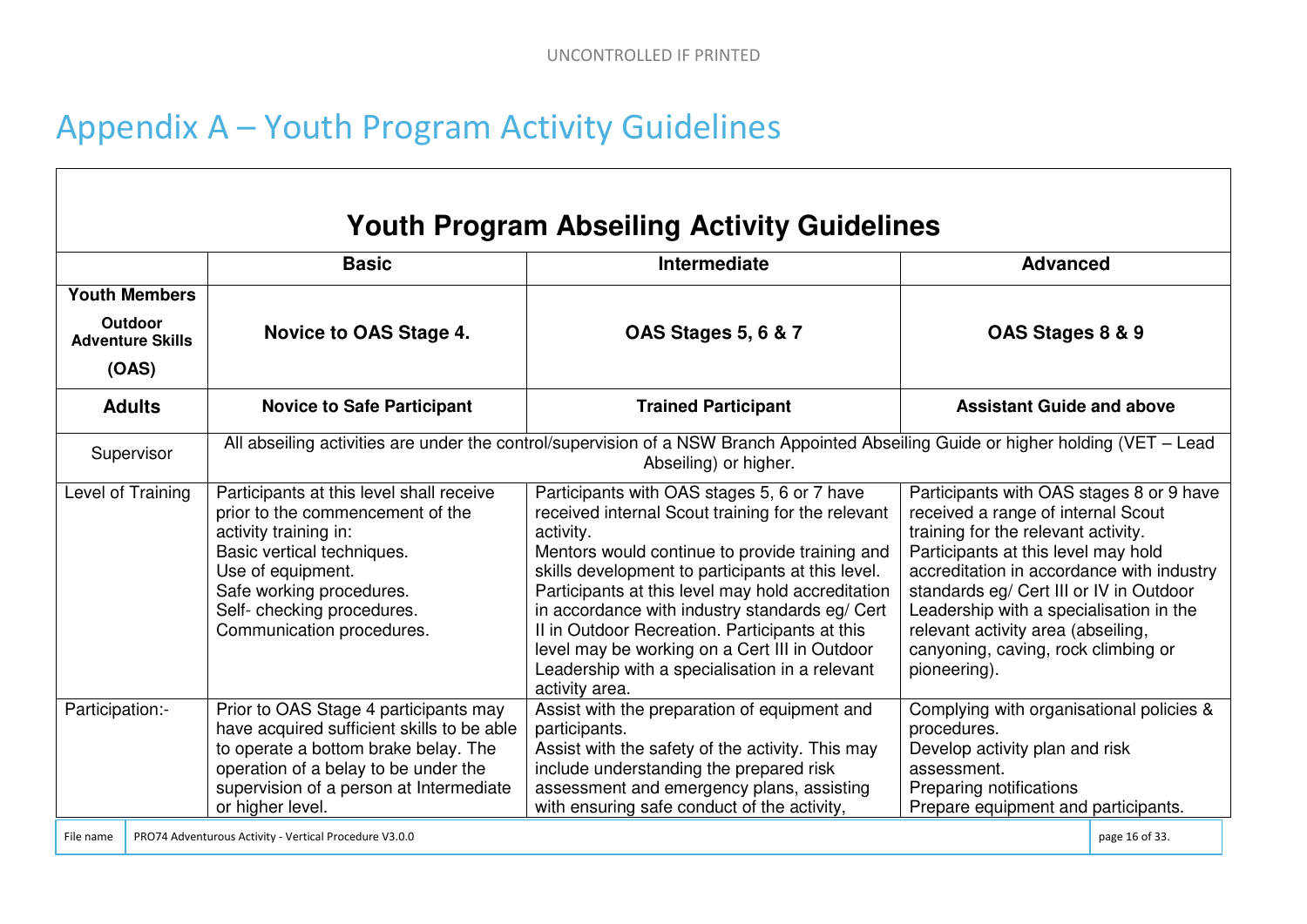| <b>Youth Program Abseiling Activity Guidelines</b> |                                                                                                                                                                                                                                                                                                                                                                                                                                                                                                                                                                                                                                                           |                                                                                                                                                                                                                                                                                                                                                                                                                                                                                                                                                                                                                                                                                                                                                                                                                                                                                                                                                                         |                                                                                                                                                                                                                                                                                                                                                                                                                                                                                                                                                                                                                                                                                                                                                                                                                                  |  |
|----------------------------------------------------|-----------------------------------------------------------------------------------------------------------------------------------------------------------------------------------------------------------------------------------------------------------------------------------------------------------------------------------------------------------------------------------------------------------------------------------------------------------------------------------------------------------------------------------------------------------------------------------------------------------------------------------------------------------|-------------------------------------------------------------------------------------------------------------------------------------------------------------------------------------------------------------------------------------------------------------------------------------------------------------------------------------------------------------------------------------------------------------------------------------------------------------------------------------------------------------------------------------------------------------------------------------------------------------------------------------------------------------------------------------------------------------------------------------------------------------------------------------------------------------------------------------------------------------------------------------------------------------------------------------------------------------------------|----------------------------------------------------------------------------------------------------------------------------------------------------------------------------------------------------------------------------------------------------------------------------------------------------------------------------------------------------------------------------------------------------------------------------------------------------------------------------------------------------------------------------------------------------------------------------------------------------------------------------------------------------------------------------------------------------------------------------------------------------------------------------------------------------------------------------------|--|
|                                                    | <b>Basic</b>                                                                                                                                                                                                                                                                                                                                                                                                                                                                                                                                                                                                                                              | <b>Intermediate</b>                                                                                                                                                                                                                                                                                                                                                                                                                                                                                                                                                                                                                                                                                                                                                                                                                                                                                                                                                     | <b>Advanced</b>                                                                                                                                                                                                                                                                                                                                                                                                                                                                                                                                                                                                                                                                                                                                                                                                                  |  |
| <b>Youth Members</b>                               |                                                                                                                                                                                                                                                                                                                                                                                                                                                                                                                                                                                                                                                           |                                                                                                                                                                                                                                                                                                                                                                                                                                                                                                                                                                                                                                                                                                                                                                                                                                                                                                                                                                         |                                                                                                                                                                                                                                                                                                                                                                                                                                                                                                                                                                                                                                                                                                                                                                                                                                  |  |
| Outdoor<br><b>Adventure Skills</b>                 | Novice to OAS Stage 4.                                                                                                                                                                                                                                                                                                                                                                                                                                                                                                                                                                                                                                    | <b>OAS Stages 5, 6 &amp; 7</b>                                                                                                                                                                                                                                                                                                                                                                                                                                                                                                                                                                                                                                                                                                                                                                                                                                                                                                                                          | OAS Stages 8 & 9                                                                                                                                                                                                                                                                                                                                                                                                                                                                                                                                                                                                                                                                                                                                                                                                                 |  |
| (OAS)                                              |                                                                                                                                                                                                                                                                                                                                                                                                                                                                                                                                                                                                                                                           |                                                                                                                                                                                                                                                                                                                                                                                                                                                                                                                                                                                                                                                                                                                                                                                                                                                                                                                                                                         |                                                                                                                                                                                                                                                                                                                                                                                                                                                                                                                                                                                                                                                                                                                                                                                                                                  |  |
| <b>Adults</b>                                      | <b>Novice to Safe Participant</b>                                                                                                                                                                                                                                                                                                                                                                                                                                                                                                                                                                                                                         | <b>Trained Participant</b>                                                                                                                                                                                                                                                                                                                                                                                                                                                                                                                                                                                                                                                                                                                                                                                                                                                                                                                                              | <b>Assistant Guide and above</b>                                                                                                                                                                                                                                                                                                                                                                                                                                                                                                                                                                                                                                                                                                                                                                                                 |  |
|                                                    | From OAS Stage 4 participants have<br>sufficient skills to:<br>fit personnel protective abseil<br>equipment used in abseiling activities;<br>care for personnel equipment;<br>attach abseil devices to abseil ropes;<br>be safe around cliffs and to prevent<br>falls;<br>clip themselves to a safety line or<br>system;<br>carry out personal self checking prior to<br>approaching cliff edges and/or<br>abseiling:<br>implement standard communications<br>used in abseiling activities;<br>demonstrate the correct abseil posture<br>and technique;<br>belay other participants whilst they are<br>abseiling.<br>Ascend a rope including over an edge | advising the activity leader of hazardous<br>situations.<br>With assistance from a more experienced<br>person select route and equipment suitable for<br>the vertical activity being undertaken<br>With assistance from a more experienced<br>person rig ropes for abseil pitches (or other<br>vertical activity) and belay systems.<br>Managing cliff edge and safe dispatch of<br>participants including completing safety<br>checks.<br>Operate belays which may include top rope<br>belays, bottom brake and self belay.<br>With assistance from a more experienced<br>person, brief participants for the activity and<br>assist with the demonstration of techniques<br>required.<br>Provide demonstrations and instruction whilst<br>belaying or managing cliff edges and safe<br>dispatch of participants on rock techniques to<br>be used. This may include belay techniques,<br>vertical techniques (including abseil<br>techniques), descent route to follow. | Lead and supervise relevant vertical<br>activity.<br>Manage safety of the activity. This may<br>include completion of activity plans, risk<br>assessment, ensuring safe conduct of<br>the activity, responding to hazardous<br>situations, amending activity if risk is<br>unacceptable, responding to emergency<br>situations<br>Completing post activity responsibilities.<br>Review/evaluate activity with participants<br>and personnel.<br>Select route and equipment suitable for<br>the vertical activity being undertaken.<br>Assess anchors for abseil and belay<br>systems.<br>Rig ropes for abseil and belay systems.<br>Determine rescue requirements and<br>ensure preparation.<br>Establish systems for vertical rescue.<br>Descend and ascend a pitch using single<br>rope techniques.<br>Rescue others and self. |  |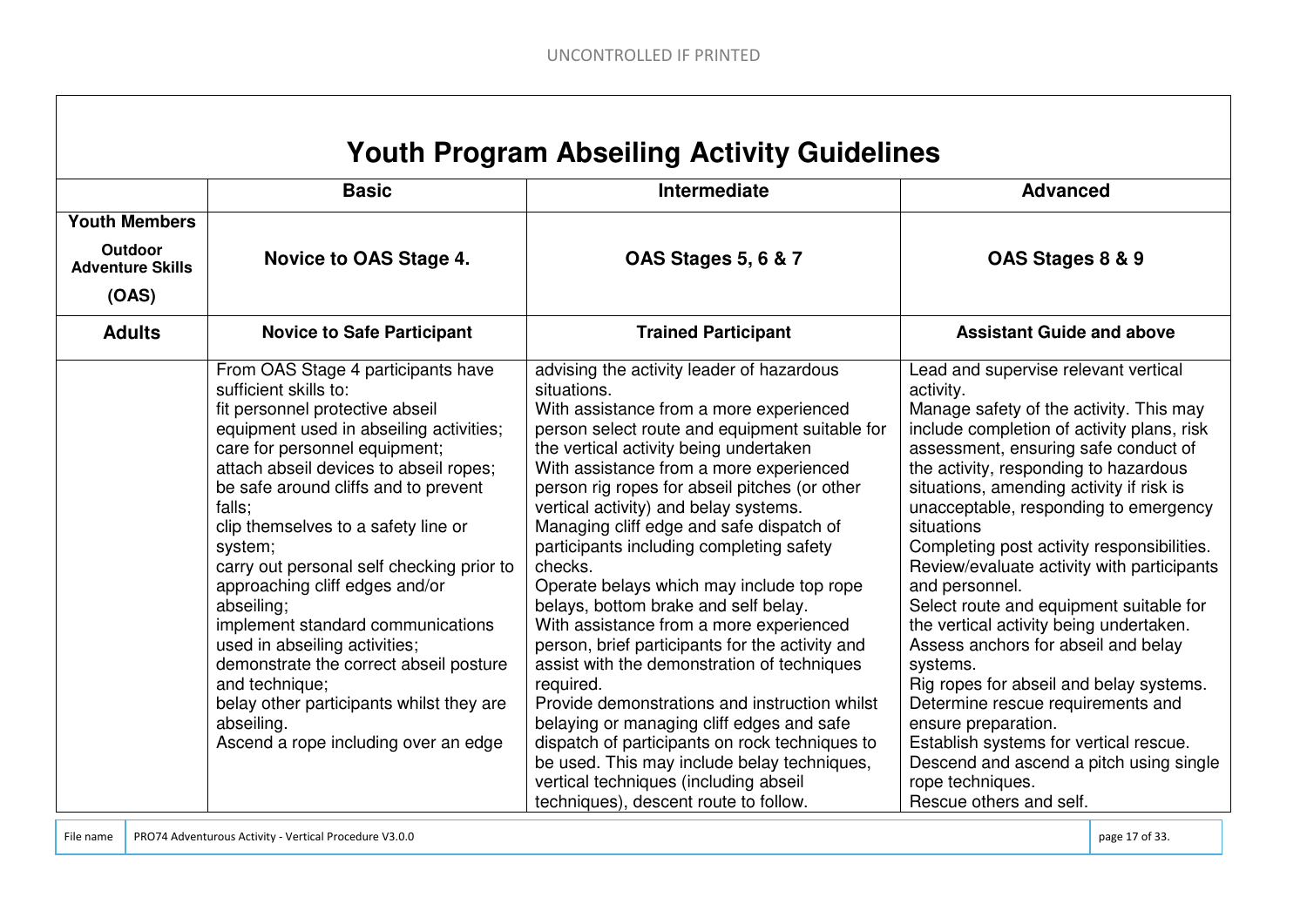| <b>Youth Program Abseiling Activity Guidelines</b> |                                   |                                |                                                                                                                                                                                                                                                                                                                                                                                                                                                                                                                                                                                                                                                                                                                                                                                                                                                                                 |  |
|----------------------------------------------------|-----------------------------------|--------------------------------|---------------------------------------------------------------------------------------------------------------------------------------------------------------------------------------------------------------------------------------------------------------------------------------------------------------------------------------------------------------------------------------------------------------------------------------------------------------------------------------------------------------------------------------------------------------------------------------------------------------------------------------------------------------------------------------------------------------------------------------------------------------------------------------------------------------------------------------------------------------------------------|--|
|                                                    | <b>Basic</b>                      | <b>Intermediate</b>            | <b>Advanced</b>                                                                                                                                                                                                                                                                                                                                                                                                                                                                                                                                                                                                                                                                                                                                                                                                                                                                 |  |
| <b>Youth Members</b>                               |                                   |                                |                                                                                                                                                                                                                                                                                                                                                                                                                                                                                                                                                                                                                                                                                                                                                                                                                                                                                 |  |
| Outdoor<br><b>Adventure Skills</b>                 | <b>Novice to OAS Stage 4.</b>     | <b>OAS Stages 5, 6 &amp; 7</b> | OAS Stages 8 & 9                                                                                                                                                                                                                                                                                                                                                                                                                                                                                                                                                                                                                                                                                                                                                                                                                                                                |  |
| (OAS)                                              |                                   |                                |                                                                                                                                                                                                                                                                                                                                                                                                                                                                                                                                                                                                                                                                                                                                                                                                                                                                                 |  |
| <b>Adults</b>                                      | <b>Novice to Safe Participant</b> | <b>Trained Participant</b>     | <b>Assistant Guide and above</b>                                                                                                                                                                                                                                                                                                                                                                                                                                                                                                                                                                                                                                                                                                                                                                                                                                                |  |
|                                                    |                                   |                                | Managing cliff edge and safe dispatch of<br>participants including safety checks.<br>Operate belays which may include top<br>rope belays, bottom brake and self<br>belays.<br>Brief participants for the activity and<br>demonstrate techniques required. This<br>may include safety procedures, site<br>behaviour, on rope zone, safe zone and<br>no go zone, communications, abseiling<br>and belaying techniques, checking<br>equipment.<br>Provide demonstration and instruction<br>during activity. This may include<br>confirming instructions given to<br>participants, advising on the vertical<br>techniques to be used, description and<br>demonstration of correct vertical<br>techniques, encouraging questions and<br>monitoring performance of participants.<br>Assist and instruct participants about<br>how to perform self-checks prior to abseil<br>descents. |  |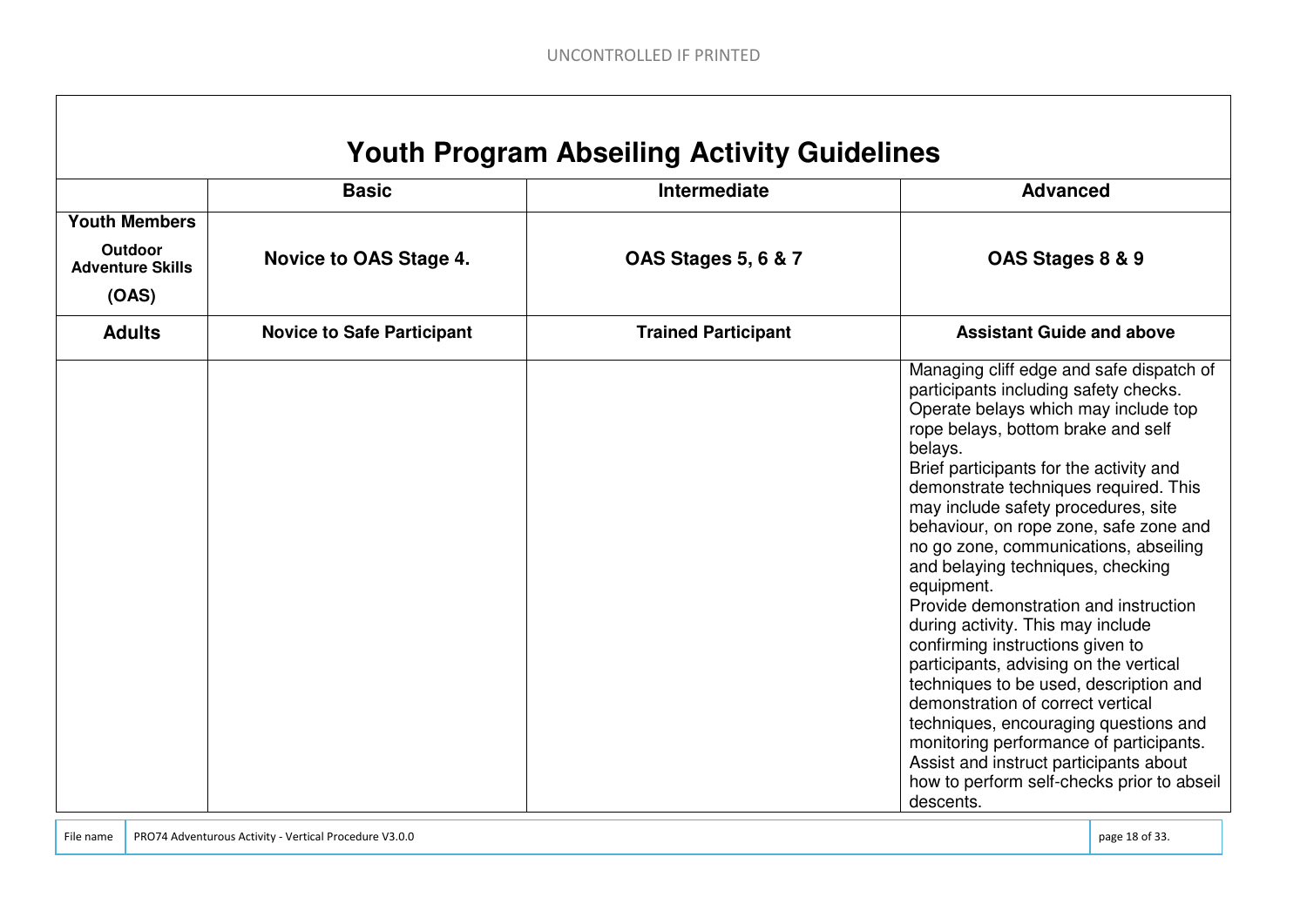| <b>Youth Program Abseiling Activity Guidelines</b>                         |                                    |                                |                                  |  |
|----------------------------------------------------------------------------|------------------------------------|--------------------------------|----------------------------------|--|
|                                                                            | <b>Basic</b>                       | <b>Intermediate</b>            | <b>Advanced</b>                  |  |
| <b>Youth Members</b><br><b>Outdoor</b><br><b>Adventure Skills</b><br>(OAS) | Novice to OAS Stage 4.             | <b>OAS Stages 5, 6 &amp; 7</b> | OAS Stages 8 & 9                 |  |
| <b>Adults</b>                                                              | <b>Novice to Safe Participant</b>  | <b>Trained Participant</b>     | <b>Assistant Guide and above</b> |  |
| <b>Specific Controls</b>                                                   | Top rope belay should be provided. | <b>NIL</b>                     | <b>NIL</b>                       |  |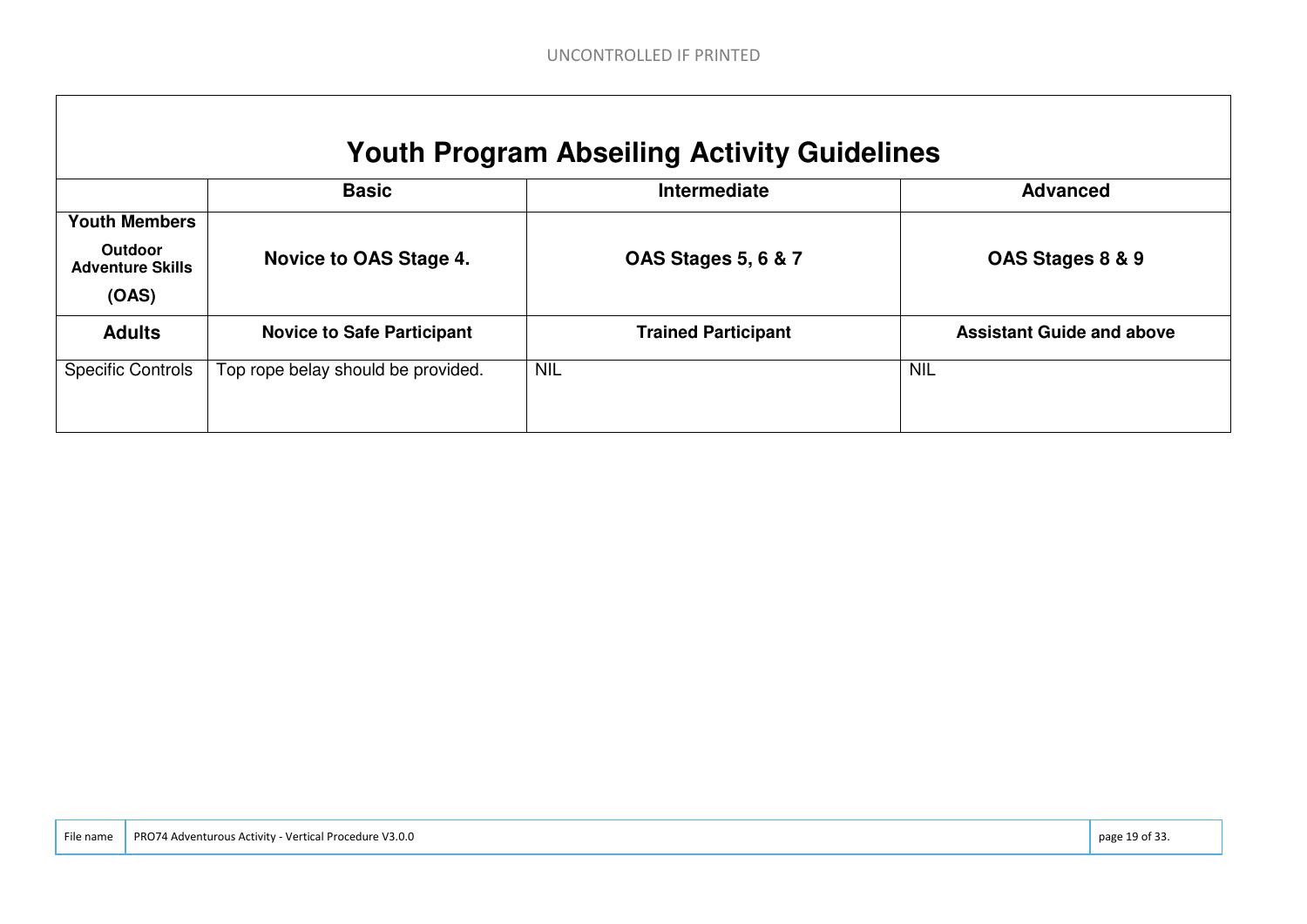| <b>Youth Program Canyoning Activity Guidelines</b>                                    |                                                                                                                                                                                                                                                 |                                                                                                                                                                                                                                                                                                                                                                                                                                                                                                    |                                                                                                                                                                                                                                                                                                                                                                                              |  |
|---------------------------------------------------------------------------------------|-------------------------------------------------------------------------------------------------------------------------------------------------------------------------------------------------------------------------------------------------|----------------------------------------------------------------------------------------------------------------------------------------------------------------------------------------------------------------------------------------------------------------------------------------------------------------------------------------------------------------------------------------------------------------------------------------------------------------------------------------------------|----------------------------------------------------------------------------------------------------------------------------------------------------------------------------------------------------------------------------------------------------------------------------------------------------------------------------------------------------------------------------------------------|--|
|                                                                                       | <b>Basic</b>                                                                                                                                                                                                                                    | <b>Intermediate</b>                                                                                                                                                                                                                                                                                                                                                                                                                                                                                | <b>Advanced</b>                                                                                                                                                                                                                                                                                                                                                                              |  |
| <b>Youth Members</b>                                                                  |                                                                                                                                                                                                                                                 |                                                                                                                                                                                                                                                                                                                                                                                                                                                                                                    |                                                                                                                                                                                                                                                                                                                                                                                              |  |
| Outdoor<br><b>Adventure Skills</b>                                                    | <b>Novice to OAS Stage 4.</b>                                                                                                                                                                                                                   | <b>OAS Stages 5, 6 &amp; 7</b>                                                                                                                                                                                                                                                                                                                                                                                                                                                                     | OAS Stages 8 & 9                                                                                                                                                                                                                                                                                                                                                                             |  |
| (OAS)                                                                                 |                                                                                                                                                                                                                                                 |                                                                                                                                                                                                                                                                                                                                                                                                                                                                                                    |                                                                                                                                                                                                                                                                                                                                                                                              |  |
| <b>Adults</b>                                                                         | <b>Novice to Safe Participant</b>                                                                                                                                                                                                               | <b>Trained Participant</b>                                                                                                                                                                                                                                                                                                                                                                                                                                                                         | <b>Assistant Guide and above</b>                                                                                                                                                                                                                                                                                                                                                             |  |
| Supervisor                                                                            |                                                                                                                                                                                                                                                 | All canyoning activities are under the control/supervision of a NSW Branch Appointed Canyoning Guide or higher holding (VET -<br>Lead Canyoning) or higher.                                                                                                                                                                                                                                                                                                                                        |                                                                                                                                                                                                                                                                                                                                                                                              |  |
| <b>Level of Training</b>                                                              | Participants at this level shall receive<br>prior to the commencement of the<br>activity training in:<br>Basic vertical techniques.<br>Use of equipment.<br>Safe working procedures.<br>Self- checking procedures.<br>Communication procedures. | Participants with OAS stages 5, 6 or 7 have<br>received internal Scout training for the relevant<br>activity.<br>Mentors would continue to provide training and<br>skills development to participants at this level.<br>Participants at this level may hold accreditation<br>in accordance with industry standards eg/ Cert<br>II in Outdoor Recreation. Participants at this<br>level may be working on a Cert III in Outdoor<br>Leadership with a specialisation in a relevant<br>activity area. | Participants with OAS stages 8 or 9 have<br>received a range of internal Scout<br>training for the relevant activity.<br>Participants at this level may hold<br>accreditation in accordance with industry<br>standards eg/ Cert III or IV in Outdoor<br>Leadership with a specialisation in the<br>relevant activity area (abseiling,<br>canyoning, caving, rock climbing or<br>pioneering). |  |
| <b>Specific Controls</b>                                                              | Restricted to Easy to Intermediate<br>Canyons.                                                                                                                                                                                                  | Stage 5 Restricted to Easy to Intermediate<br>Canyons. Stages 6 and 7 may undertake<br>intermediate to advanced trips.                                                                                                                                                                                                                                                                                                                                                                             | May participate also in Intermediate to<br>Advanced Canyons.                                                                                                                                                                                                                                                                                                                                 |  |
| Participation:-                                                                       | Prior to OAS Stage 4 participants may<br>have acquired sufficient skills to be able<br>to operate a bottom brake belay. The<br>operation of a belay to be under the<br>supervision of a person at Intermediate<br>or higher level.              | Assist with the preparation of equipment and<br>participants.<br>Assist with the safety of the activity. This may<br>include understanding the prepared risk<br>assessment and emergency plans, assisting<br>with ensuring safe conduct of the activity,                                                                                                                                                                                                                                           | Complying with organisational policies &<br>procedures.<br>Develop activity plan and risk<br>assessment.<br>Preparing notifications<br>Prepare equipment and participants.                                                                                                                                                                                                                   |  |
| page 20 of 33.<br>PRO74 Adventurous Activity - Vertical Procedure V3.0.0<br>File name |                                                                                                                                                                                                                                                 |                                                                                                                                                                                                                                                                                                                                                                                                                                                                                                    |                                                                                                                                                                                                                                                                                                                                                                                              |  |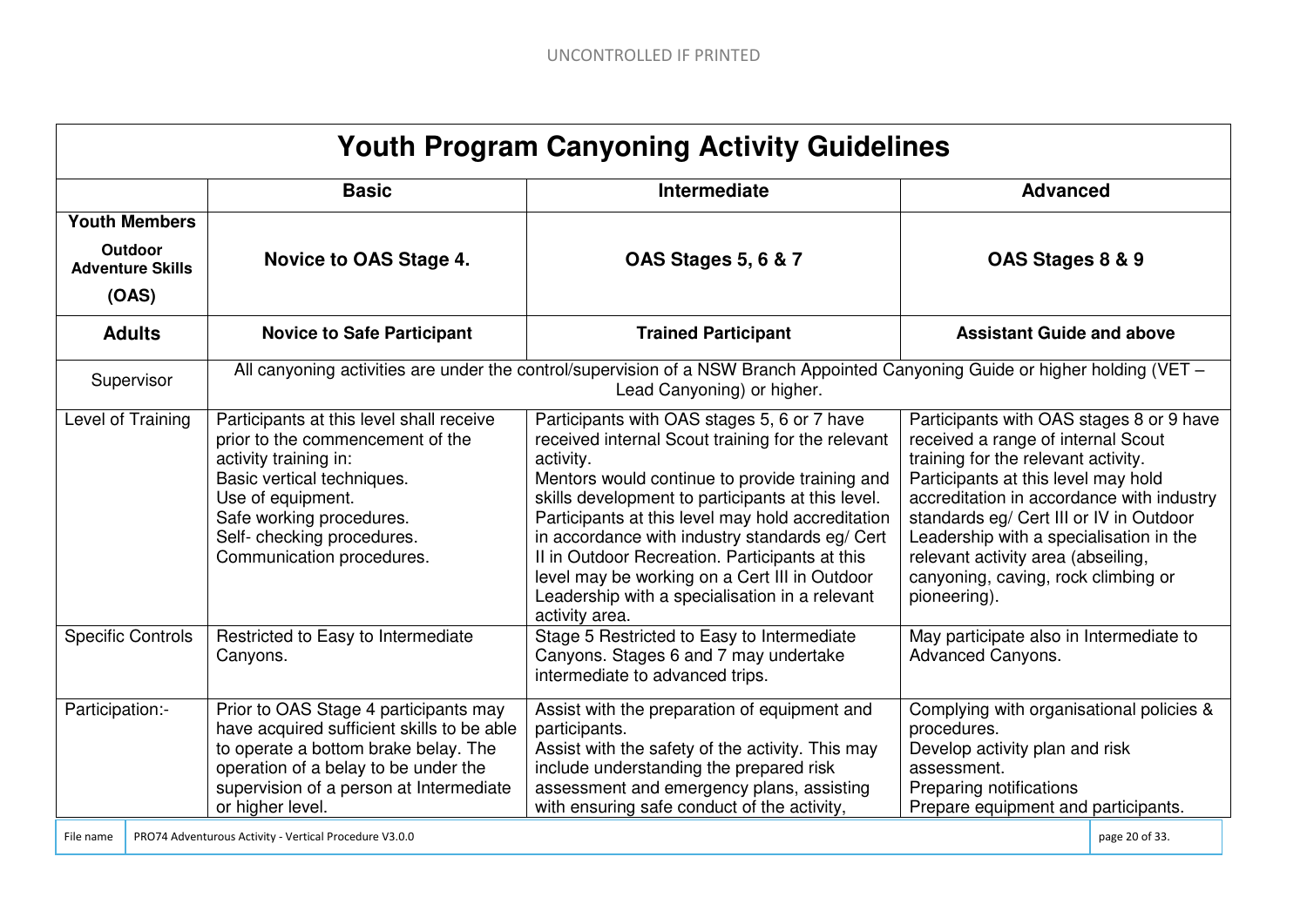| <b>Youth Program Canyoning Activity Guidelines</b> |                                                                                                                                                                                                                                                                                                                                                                                                                                                                                                                                                                                                                                                                                         |                                                                                                                                                                                                                                                                                                                                                                                                                                                                                                                                                                                                                                                                                                                                                                                                                                                                                                                                                                         |                                                                                                                                                                                                                                                                                                                                                                                                                                                                                                                                                                                                                                                                                                                                                                                                                                  |
|----------------------------------------------------|-----------------------------------------------------------------------------------------------------------------------------------------------------------------------------------------------------------------------------------------------------------------------------------------------------------------------------------------------------------------------------------------------------------------------------------------------------------------------------------------------------------------------------------------------------------------------------------------------------------------------------------------------------------------------------------------|-------------------------------------------------------------------------------------------------------------------------------------------------------------------------------------------------------------------------------------------------------------------------------------------------------------------------------------------------------------------------------------------------------------------------------------------------------------------------------------------------------------------------------------------------------------------------------------------------------------------------------------------------------------------------------------------------------------------------------------------------------------------------------------------------------------------------------------------------------------------------------------------------------------------------------------------------------------------------|----------------------------------------------------------------------------------------------------------------------------------------------------------------------------------------------------------------------------------------------------------------------------------------------------------------------------------------------------------------------------------------------------------------------------------------------------------------------------------------------------------------------------------------------------------------------------------------------------------------------------------------------------------------------------------------------------------------------------------------------------------------------------------------------------------------------------------|
|                                                    | <b>Intermediate</b><br><b>Basic</b><br><b>Advanced</b>                                                                                                                                                                                                                                                                                                                                                                                                                                                                                                                                                                                                                                  |                                                                                                                                                                                                                                                                                                                                                                                                                                                                                                                                                                                                                                                                                                                                                                                                                                                                                                                                                                         |                                                                                                                                                                                                                                                                                                                                                                                                                                                                                                                                                                                                                                                                                                                                                                                                                                  |
| <b>Youth Members</b>                               |                                                                                                                                                                                                                                                                                                                                                                                                                                                                                                                                                                                                                                                                                         |                                                                                                                                                                                                                                                                                                                                                                                                                                                                                                                                                                                                                                                                                                                                                                                                                                                                                                                                                                         |                                                                                                                                                                                                                                                                                                                                                                                                                                                                                                                                                                                                                                                                                                                                                                                                                                  |
| Outdoor<br><b>Adventure Skills</b>                 | <b>Novice to OAS Stage 4.</b>                                                                                                                                                                                                                                                                                                                                                                                                                                                                                                                                                                                                                                                           | <b>OAS Stages 5, 6 &amp; 7</b>                                                                                                                                                                                                                                                                                                                                                                                                                                                                                                                                                                                                                                                                                                                                                                                                                                                                                                                                          | OAS Stages 8 & 9                                                                                                                                                                                                                                                                                                                                                                                                                                                                                                                                                                                                                                                                                                                                                                                                                 |
| (OAS)                                              |                                                                                                                                                                                                                                                                                                                                                                                                                                                                                                                                                                                                                                                                                         |                                                                                                                                                                                                                                                                                                                                                                                                                                                                                                                                                                                                                                                                                                                                                                                                                                                                                                                                                                         |                                                                                                                                                                                                                                                                                                                                                                                                                                                                                                                                                                                                                                                                                                                                                                                                                                  |
| <b>Adults</b>                                      | <b>Novice to Safe Participant</b>                                                                                                                                                                                                                                                                                                                                                                                                                                                                                                                                                                                                                                                       | <b>Trained Participant</b>                                                                                                                                                                                                                                                                                                                                                                                                                                                                                                                                                                                                                                                                                                                                                                                                                                                                                                                                              | <b>Assistant Guide and above</b>                                                                                                                                                                                                                                                                                                                                                                                                                                                                                                                                                                                                                                                                                                                                                                                                 |
|                                                    | From OAS Stage 4 participants have<br>sufficient skills to:<br>fit personnel protective abseil<br>equipment used in canyoning activities;<br>care for personnel equipment;<br>attach abseil devices to abseil ropes;<br>be safe around cliffs and to prevent<br>falls;<br>clip themselves to a safety line or<br>system;<br>carry out personal self checking prior to<br>approaching cliff edges and/or<br>abseiling/canyoning;<br>implement standard communications<br>used in abseiling/canyoning activities;<br>demonstrate the correct abseil posture<br>and technique;<br>belay other participants whilst they are<br>abseiling/canyoning.<br>Ascend a rope including over an edge | advising the activity leader of hazardous<br>situations.<br>With assistance from a more experienced<br>person select route and equipment suitable for<br>the vertical activity being undertaken<br>With assistance from a more experienced<br>person rig ropes for abseil pitches (or other<br>vertical activity) and belay systems.<br>Managing cliff edge and safe dispatch of<br>participants including completing safety<br>checks.<br>Operate belays which may include top rope<br>belays, bottom brake and self belay.<br>With assistance from a more experienced<br>person, brief participants for the activity and<br>assist with the demonstration of techniques<br>required.<br>Provide demonstrations and instruction whilst<br>belaying or managing cliff edges and safe<br>dispatch of participants on rock techniques to<br>be used. This may include belay techniques,<br>vertical techniques (including abseil<br>techniques), descent route to follow. | Lead and supervise relevant vertical<br>activity.<br>Manage safety of the activity. This may<br>include completion of activity plans, risk<br>assessment, ensuring safe conduct of<br>the activity, responding to hazardous<br>situations, amending activity if risk is<br>unacceptable, responding to emergency<br>situations<br>Completing post activity responsibilities.<br>Review/evaluate activity with participants<br>and personnel.<br>Select route and equipment suitable for<br>the vertical activity being undertaken.<br>Assess anchors for abseil and belay<br>systems.<br>Rig ropes for abseil and belay systems.<br>Determine rescue requirements and<br>ensure preparation.<br>Establish systems for vertical rescue.<br>Descend and ascend a pitch using single<br>rope techniques.<br>Rescue others and self. |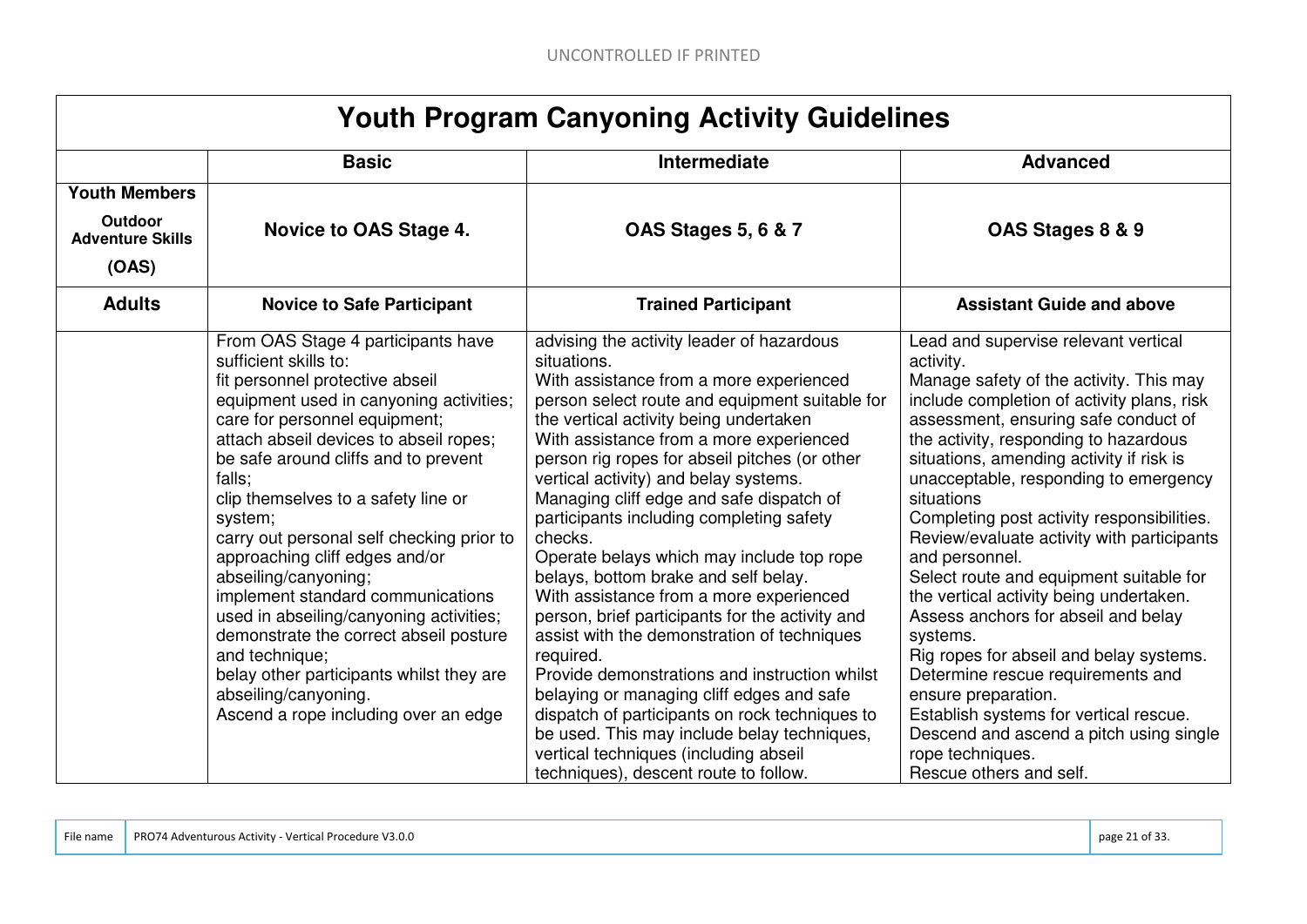| <b>Youth Program Canyoning Activity Guidelines</b> |                                   |                                |                                                                                                                                                                                                                                                                                                                                                                                                                                                                                                                                                                                                                                                                                                                                                                                                                                                                                 |
|----------------------------------------------------|-----------------------------------|--------------------------------|---------------------------------------------------------------------------------------------------------------------------------------------------------------------------------------------------------------------------------------------------------------------------------------------------------------------------------------------------------------------------------------------------------------------------------------------------------------------------------------------------------------------------------------------------------------------------------------------------------------------------------------------------------------------------------------------------------------------------------------------------------------------------------------------------------------------------------------------------------------------------------|
|                                                    | <b>Basic</b>                      | <b>Intermediate</b>            | <b>Advanced</b>                                                                                                                                                                                                                                                                                                                                                                                                                                                                                                                                                                                                                                                                                                                                                                                                                                                                 |
| <b>Youth Members</b>                               |                                   |                                |                                                                                                                                                                                                                                                                                                                                                                                                                                                                                                                                                                                                                                                                                                                                                                                                                                                                                 |
| Outdoor<br><b>Adventure Skills</b>                 | Novice to OAS Stage 4.            | <b>OAS Stages 5, 6 &amp; 7</b> | OAS Stages 8 & 9                                                                                                                                                                                                                                                                                                                                                                                                                                                                                                                                                                                                                                                                                                                                                                                                                                                                |
| (OAS)                                              |                                   |                                |                                                                                                                                                                                                                                                                                                                                                                                                                                                                                                                                                                                                                                                                                                                                                                                                                                                                                 |
| <b>Adults</b>                                      | <b>Novice to Safe Participant</b> | <b>Trained Participant</b>     | <b>Assistant Guide and above</b>                                                                                                                                                                                                                                                                                                                                                                                                                                                                                                                                                                                                                                                                                                                                                                                                                                                |
|                                                    |                                   |                                | Managing cliff edge and safe dispatch of<br>participants including safety checks.<br>Operate belays which may include top<br>rope belays, bottom brake and self<br>belays.<br>Brief participants for the activity and<br>demonstrate techniques required. This<br>may include safety procedures, site<br>behaviour, on rope zone, safe zone and<br>no go zone, communications, abseiling<br>and belaying techniques, checking<br>equipment.<br>Provide demonstration and instruction<br>during activity. This may include<br>confirming instructions given to<br>participants, advising on the vertical<br>techniques to be used, description and<br>demonstration of correct vertical<br>techniques, encouraging questions and<br>monitoring performance of participants.<br>Assist and instruct participants about<br>how to perform self-checks prior to abseil<br>descents. |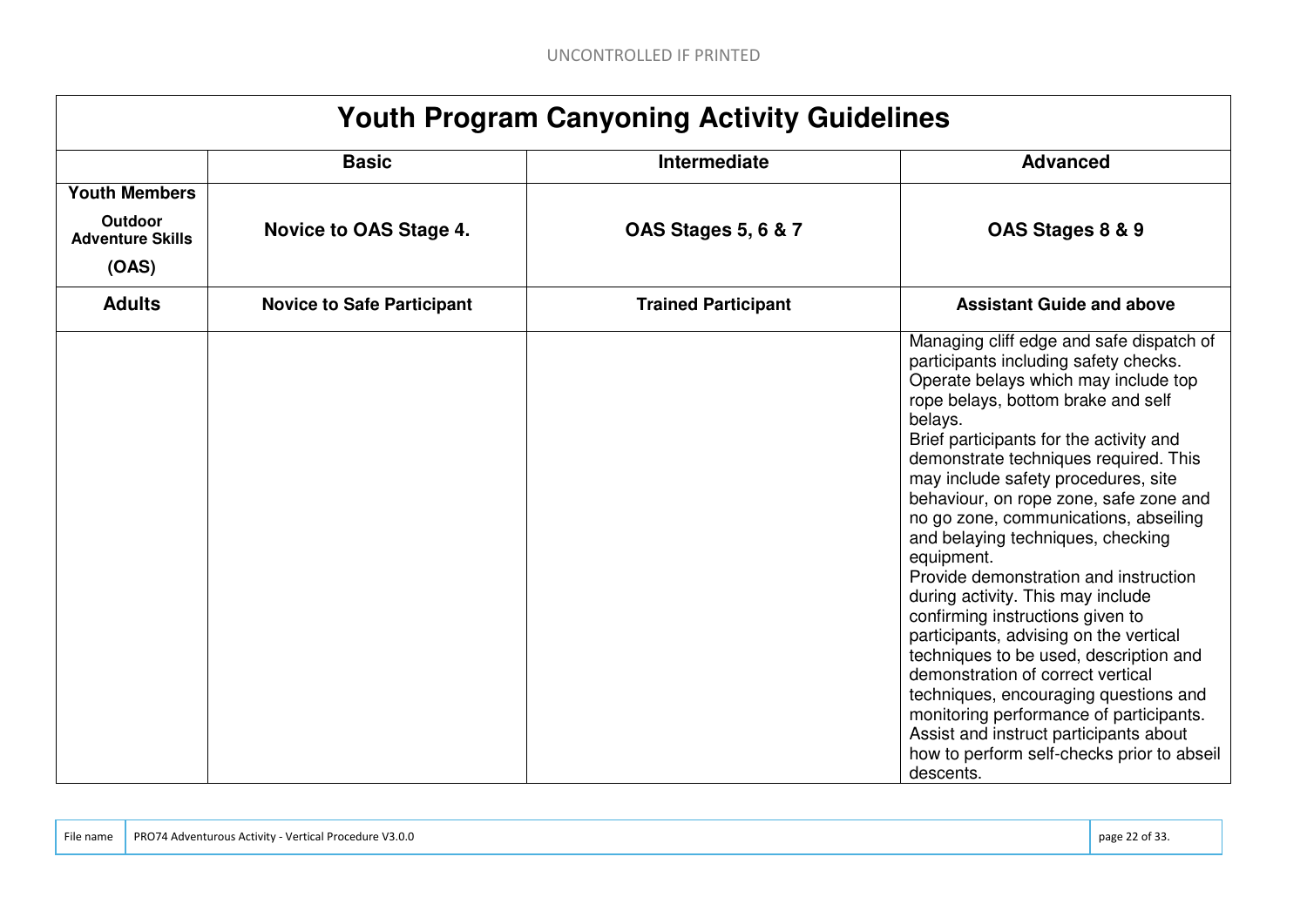| <b>Youth Program Caving Activity Guidelines</b>                                       |                                                                                                                                                                                                                                                 |                                                                                                                                                                                                                                                                                                                                                                                                                                                                                                    |                                                                                                                                                                                                                                                                                                                                                                                              |  |
|---------------------------------------------------------------------------------------|-------------------------------------------------------------------------------------------------------------------------------------------------------------------------------------------------------------------------------------------------|----------------------------------------------------------------------------------------------------------------------------------------------------------------------------------------------------------------------------------------------------------------------------------------------------------------------------------------------------------------------------------------------------------------------------------------------------------------------------------------------------|----------------------------------------------------------------------------------------------------------------------------------------------------------------------------------------------------------------------------------------------------------------------------------------------------------------------------------------------------------------------------------------------|--|
|                                                                                       | <b>Basic</b>                                                                                                                                                                                                                                    | <b>Intermediate</b>                                                                                                                                                                                                                                                                                                                                                                                                                                                                                | <b>Advanced</b>                                                                                                                                                                                                                                                                                                                                                                              |  |
| <b>Youth Members</b>                                                                  |                                                                                                                                                                                                                                                 |                                                                                                                                                                                                                                                                                                                                                                                                                                                                                                    |                                                                                                                                                                                                                                                                                                                                                                                              |  |
| Outdoor<br><b>Adventure Skills</b>                                                    | <b>Novice to OAS Stage 5.</b>                                                                                                                                                                                                                   | OAS Stages 6 & 7                                                                                                                                                                                                                                                                                                                                                                                                                                                                                   | OAS Stages 8 & 9                                                                                                                                                                                                                                                                                                                                                                             |  |
| (OAS)                                                                                 |                                                                                                                                                                                                                                                 |                                                                                                                                                                                                                                                                                                                                                                                                                                                                                                    |                                                                                                                                                                                                                                                                                                                                                                                              |  |
| <b>Adults</b>                                                                         | <b>Novice to Safe Participant</b>                                                                                                                                                                                                               | <b>Trained Participant</b>                                                                                                                                                                                                                                                                                                                                                                                                                                                                         | <b>Assistant Guide and above</b>                                                                                                                                                                                                                                                                                                                                                             |  |
| Supervisor                                                                            |                                                                                                                                                                                                                                                 | All caving activities are under the control/supervision of a NSW Branch Appointed Caving Guide or higher holding (VET – Lead<br>Caving) or higher.                                                                                                                                                                                                                                                                                                                                                 |                                                                                                                                                                                                                                                                                                                                                                                              |  |
| Level of Training                                                                     | Participants at this level shall receive<br>prior to the commencement of the<br>activity training in:<br>Basic vertical techniques.<br>Use of equipment.<br>Safe working procedures.<br>Self- checking procedures.<br>Communication procedures. | Participants with OAS stages 5, 6 or 7 have<br>received internal Scout training for the relevant<br>activity.<br>Mentors would continue to provide training and<br>skills development to participants at this level.<br>Participants at this level may hold accreditation<br>in accordance with industry standards eg/ Cert<br>II in Outdoor Recreation. Participants at this<br>level may be working on a Cert III in Outdoor<br>Leadership with a specialisation in a relevant<br>activity area. | Participants with OAS stages 8 or 9 have<br>received a range of internal Scout<br>training for the relevant activity.<br>Participants at this level may hold<br>accreditation in accordance with industry<br>standards eg/ Cert III or IV in Outdoor<br>Leadership with a specialisation in the<br>relevant activity area (abseiling,<br>canyoning, caving, rock climbing or<br>pioneering). |  |
| <b>Specific Controls</b>                                                              | Top rope belay should be provided.<br>SRT not allowed at this level.                                                                                                                                                                            | <b>NIL</b>                                                                                                                                                                                                                                                                                                                                                                                                                                                                                         | <b>NIL</b>                                                                                                                                                                                                                                                                                                                                                                                   |  |
| Participation:-                                                                       | Prior to OAS Stage 4 participants may<br>have acquired sufficient skills to be able<br>to operate a bottom brake belay. The<br>operation of a belay to be under the<br>supervision of a person at Intermediate<br>or higher level.              | Assist with the preparation of equipment and<br>participants.<br>Assist with the safety of the activity. This may<br>include understanding the prepared risk<br>assessment and emergency plans, assisting<br>with ensuring safe conduct of the activity,                                                                                                                                                                                                                                           | Complying with organisational policies &<br>procedures.<br>Develop activity plan and risk<br>assessment.<br>Preparing notifications<br>Prepare equipment and participants.                                                                                                                                                                                                                   |  |
| PRO74 Adventurous Activity - Vertical Procedure V3.0.0<br>page 23 of 33.<br>File name |                                                                                                                                                                                                                                                 |                                                                                                                                                                                                                                                                                                                                                                                                                                                                                                    |                                                                                                                                                                                                                                                                                                                                                                                              |  |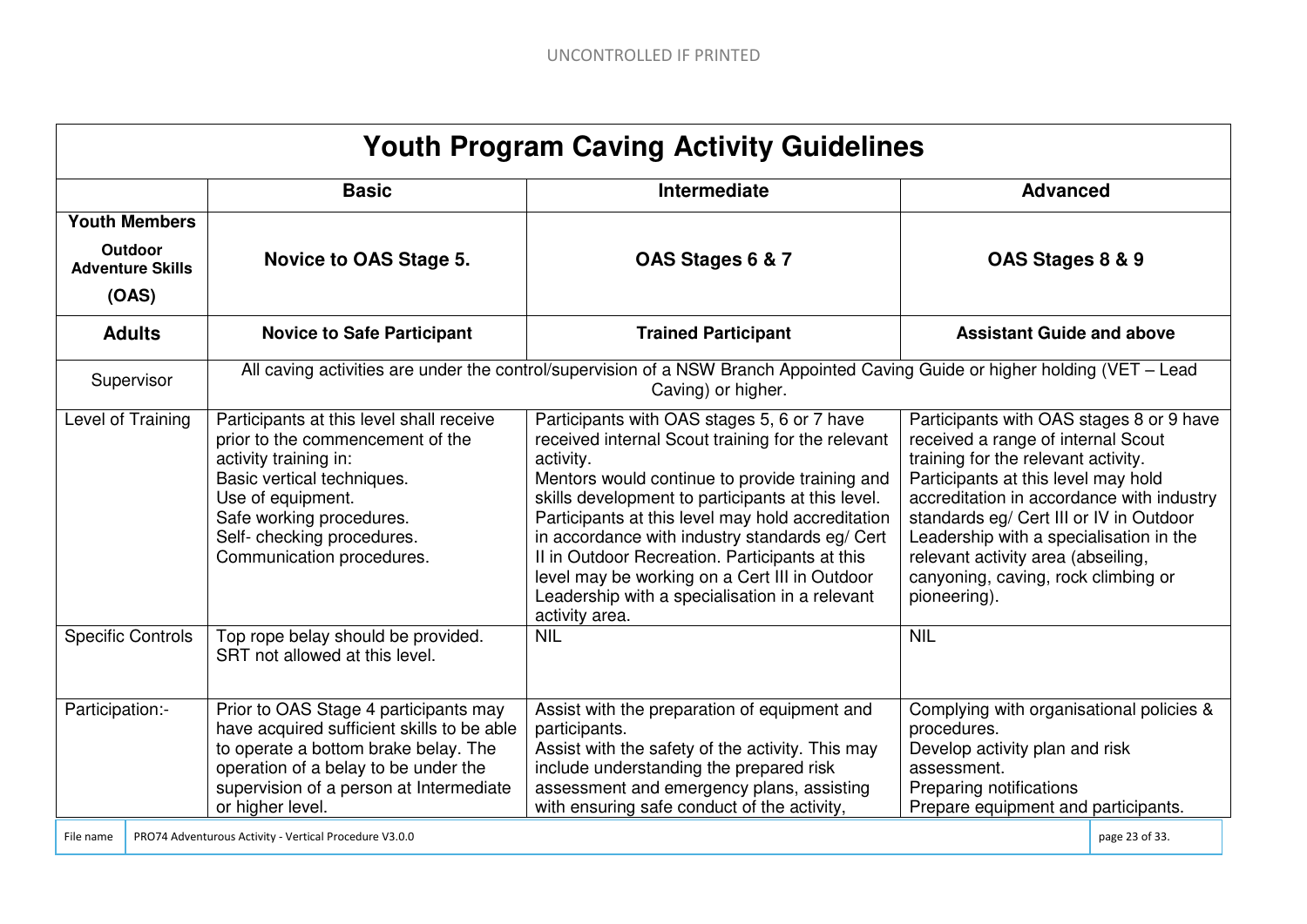| <b>Youth Program Caving Activity Guidelines</b> |                                                                                                                                                                                                                                                                                                                                                                                                                                                                                                                                                                                                                                                                                                                                                  |                                                                                                                                                                                                                                                                                                                                                                                                                                                                                                                                                                                                                                                                                                                                                                                                                                                                                                                                                                  |                                                                                                                                                                                                                                                                                                                                                                                                                                                                                                                                                                                                                                                                                                                                                                                                                                  |
|-------------------------------------------------|--------------------------------------------------------------------------------------------------------------------------------------------------------------------------------------------------------------------------------------------------------------------------------------------------------------------------------------------------------------------------------------------------------------------------------------------------------------------------------------------------------------------------------------------------------------------------------------------------------------------------------------------------------------------------------------------------------------------------------------------------|------------------------------------------------------------------------------------------------------------------------------------------------------------------------------------------------------------------------------------------------------------------------------------------------------------------------------------------------------------------------------------------------------------------------------------------------------------------------------------------------------------------------------------------------------------------------------------------------------------------------------------------------------------------------------------------------------------------------------------------------------------------------------------------------------------------------------------------------------------------------------------------------------------------------------------------------------------------|----------------------------------------------------------------------------------------------------------------------------------------------------------------------------------------------------------------------------------------------------------------------------------------------------------------------------------------------------------------------------------------------------------------------------------------------------------------------------------------------------------------------------------------------------------------------------------------------------------------------------------------------------------------------------------------------------------------------------------------------------------------------------------------------------------------------------------|
|                                                 | <b>Basic</b>                                                                                                                                                                                                                                                                                                                                                                                                                                                                                                                                                                                                                                                                                                                                     | Intermediate                                                                                                                                                                                                                                                                                                                                                                                                                                                                                                                                                                                                                                                                                                                                                                                                                                                                                                                                                     | <b>Advanced</b>                                                                                                                                                                                                                                                                                                                                                                                                                                                                                                                                                                                                                                                                                                                                                                                                                  |
| <b>Youth Members</b>                            |                                                                                                                                                                                                                                                                                                                                                                                                                                                                                                                                                                                                                                                                                                                                                  |                                                                                                                                                                                                                                                                                                                                                                                                                                                                                                                                                                                                                                                                                                                                                                                                                                                                                                                                                                  |                                                                                                                                                                                                                                                                                                                                                                                                                                                                                                                                                                                                                                                                                                                                                                                                                                  |
| Outdoor<br><b>Adventure Skills</b>              | <b>Novice to OAS Stage 5.</b>                                                                                                                                                                                                                                                                                                                                                                                                                                                                                                                                                                                                                                                                                                                    | OAS Stages 6 & 7                                                                                                                                                                                                                                                                                                                                                                                                                                                                                                                                                                                                                                                                                                                                                                                                                                                                                                                                                 | OAS Stages 8 & 9                                                                                                                                                                                                                                                                                                                                                                                                                                                                                                                                                                                                                                                                                                                                                                                                                 |
| (OAS)                                           |                                                                                                                                                                                                                                                                                                                                                                                                                                                                                                                                                                                                                                                                                                                                                  |                                                                                                                                                                                                                                                                                                                                                                                                                                                                                                                                                                                                                                                                                                                                                                                                                                                                                                                                                                  |                                                                                                                                                                                                                                                                                                                                                                                                                                                                                                                                                                                                                                                                                                                                                                                                                                  |
| <b>Adults</b>                                   | <b>Novice to Safe Participant</b>                                                                                                                                                                                                                                                                                                                                                                                                                                                                                                                                                                                                                                                                                                                | <b>Trained Participant</b>                                                                                                                                                                                                                                                                                                                                                                                                                                                                                                                                                                                                                                                                                                                                                                                                                                                                                                                                       | <b>Assistant Guide and above</b>                                                                                                                                                                                                                                                                                                                                                                                                                                                                                                                                                                                                                                                                                                                                                                                                 |
|                                                 | From OAS Stage 4 participants have<br>sufficient skills to:<br>fit personnel protective equipment used<br>in canyoning activities;<br>care for personnel equipment;<br>attach abseil devices to abseil ropes;<br>be safe around cliffs and to prevent<br>falls:<br>clip themselves to a safety line or<br>system;<br>carry out personal self checking prior to<br>approaching cliff edges and/or<br>abseiling:<br>implement standard communications<br>used in abseiling/caving activities;<br>demonstrate the correct abseil posture<br>and technique;<br>belay other participants whilst they are<br>abseiling/caving.<br>Ascend a ladder including over an<br>edge.<br>Move efficiently through a cave and<br>negotiate hazards and features. | advising the activity leader of hazardous<br>situations.<br>With assistance from a more experienced<br>person select route and equipment suitable for<br>the vertical activity being undertaken<br>With assistance from a more experienced<br>person rig ropes for abseil pitches (or other<br>vertical activity), belay systems, caving ladders<br>and ropes for SRT.<br>Managing cliff edge and safe dispatch of<br>participants including completing safety<br>checks.<br>Operate belays which may include top rope<br>belays, bottom brake and self belay.<br>With assistance from a more experienced<br>person, brief participants for the activity and<br>assist with the demonstration of techniques<br>required.<br>Provide demonstrations and instruction whilst<br>belaying or managing cliff edges and safe<br>dispatch of participants on rock techniques to<br>be used. This may include belay techniques,<br>vertical techniques (including abseil | Lead and supervise relevant vertical<br>activity.<br>Manage safety of the activity. This may<br>include completion of activity plans, risk<br>assessment, ensuring safe conduct of<br>the activity, responding to hazardous<br>situations, amending activity if risk is<br>unacceptable, responding to emergency<br>situations<br>Completing post activity responsibilities.<br>Review/evaluate activity with participants<br>and personnel.<br>Select route and equipment suitable for<br>the vertical activity being undertaken.<br>Assess anchors for abseil and belay<br>systems.<br>Rig ropes for abseil and belay systems.<br>Determine rescue requirements and<br>ensure preparation.<br>Establish systems for vertical rescue.<br>Descend and ascend a pitch using single<br>rope techniques.<br>Rescue others and self. |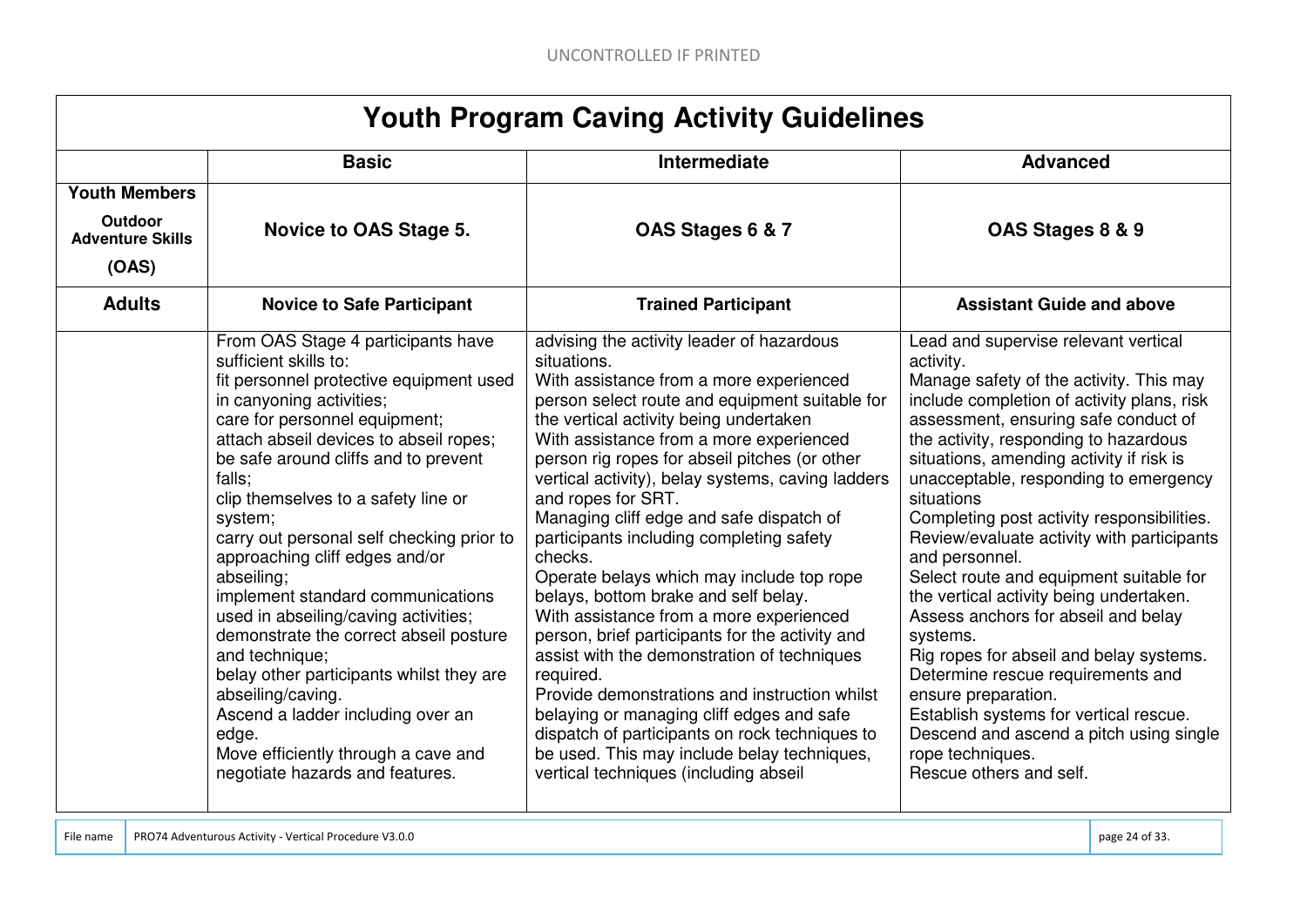| <b>Youth Program Caving Activity Guidelines</b> |                                   |                                                                             |                                                                                                                                                                                                                                                                                                                                                                                                                                                                                                                                                                                                                                                                                                                                                                                                                                                                                 |
|-------------------------------------------------|-----------------------------------|-----------------------------------------------------------------------------|---------------------------------------------------------------------------------------------------------------------------------------------------------------------------------------------------------------------------------------------------------------------------------------------------------------------------------------------------------------------------------------------------------------------------------------------------------------------------------------------------------------------------------------------------------------------------------------------------------------------------------------------------------------------------------------------------------------------------------------------------------------------------------------------------------------------------------------------------------------------------------|
|                                                 | <b>Basic</b>                      | <b>Intermediate</b>                                                         | <b>Advanced</b>                                                                                                                                                                                                                                                                                                                                                                                                                                                                                                                                                                                                                                                                                                                                                                                                                                                                 |
| <b>Youth Members</b>                            |                                   |                                                                             |                                                                                                                                                                                                                                                                                                                                                                                                                                                                                                                                                                                                                                                                                                                                                                                                                                                                                 |
| Outdoor<br><b>Adventure Skills</b>              | Novice to OAS Stage 5.            | OAS Stages 6 & 7                                                            | OAS Stages 8 & 9                                                                                                                                                                                                                                                                                                                                                                                                                                                                                                                                                                                                                                                                                                                                                                                                                                                                |
| (OAS)                                           |                                   |                                                                             |                                                                                                                                                                                                                                                                                                                                                                                                                                                                                                                                                                                                                                                                                                                                                                                                                                                                                 |
| <b>Adults</b>                                   | <b>Novice to Safe Participant</b> | <b>Trained Participant</b>                                                  | <b>Assistant Guide and above</b>                                                                                                                                                                                                                                                                                                                                                                                                                                                                                                                                                                                                                                                                                                                                                                                                                                                |
|                                                 |                                   | techniques), descent route to follow, ladder<br>techniques, SRT techniques. | Managing cliff edge and safe dispatch of<br>participants including safety checks.<br>Operate belays which may include top<br>rope belays, bottom brake and self<br>belays.<br>Brief participants for the activity and<br>demonstrate techniques required. This<br>may include safety procedures, site<br>behaviour, on rope zone, safe zone and<br>no go zone, communications, abseiling<br>and belaying techniques, checking<br>equipment.<br>Provide demonstration and instruction<br>during activity. This may include<br>confirming instructions given to<br>participants, advising on the vertical<br>techniques to be used, description and<br>demonstration of correct vertical<br>techniques, encouraging questions and<br>monitoring performance of participants.<br>Assist and instruct participants about<br>how to perform self-checks prior to abseil<br>descents. |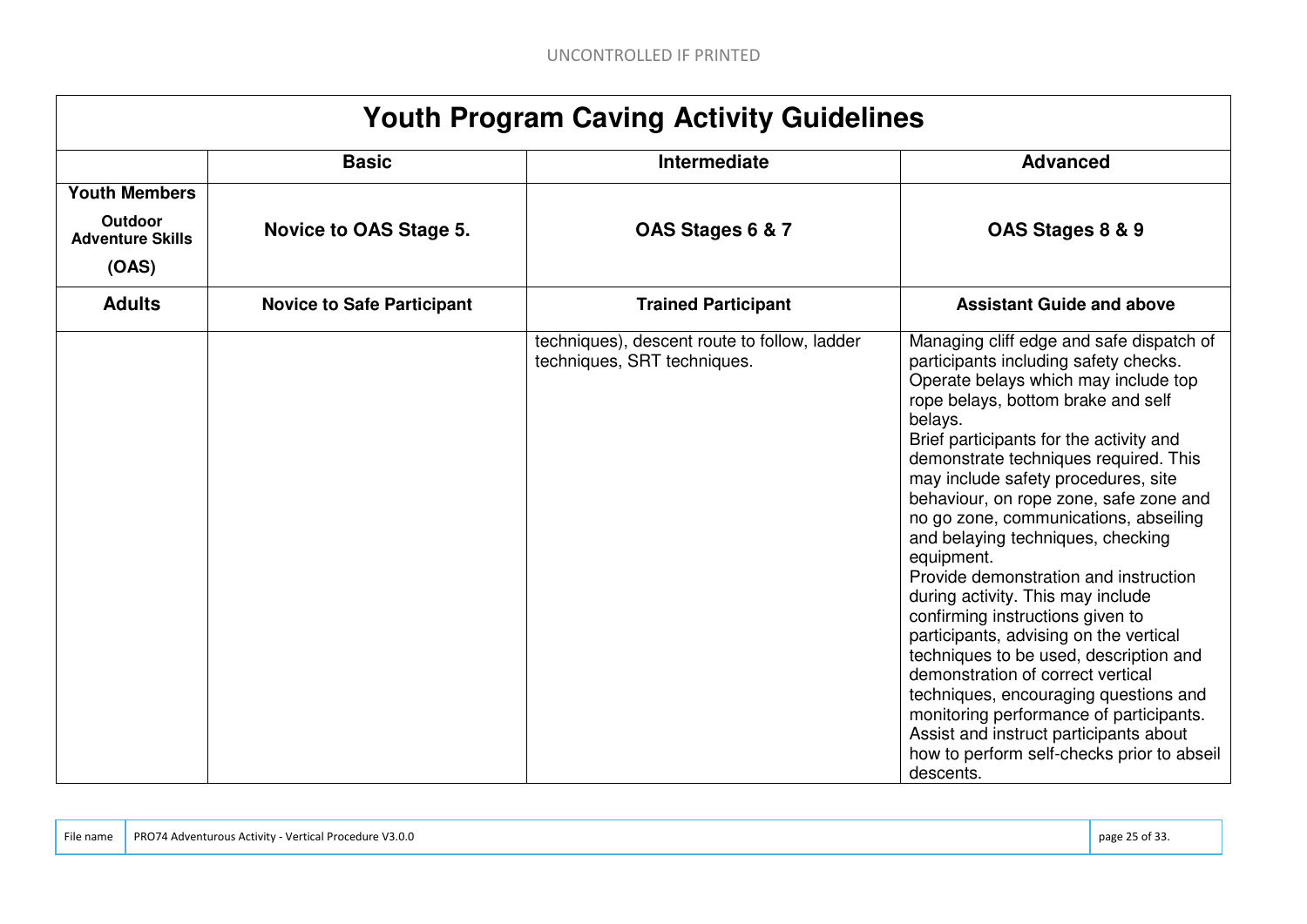| <b>Youth Program Climbing Activity Guidelines</b> |                                                                                                                                                                                                                                                |                                                                                                                                                                                                                                                                                                                                                                                                                                                                                                    |                                                                                                                                                                                                                                                                                                                                                                                              |  |
|---------------------------------------------------|------------------------------------------------------------------------------------------------------------------------------------------------------------------------------------------------------------------------------------------------|----------------------------------------------------------------------------------------------------------------------------------------------------------------------------------------------------------------------------------------------------------------------------------------------------------------------------------------------------------------------------------------------------------------------------------------------------------------------------------------------------|----------------------------------------------------------------------------------------------------------------------------------------------------------------------------------------------------------------------------------------------------------------------------------------------------------------------------------------------------------------------------------------------|--|
|                                                   | <b>Basic</b>                                                                                                                                                                                                                                   | <b>Intermediate</b>                                                                                                                                                                                                                                                                                                                                                                                                                                                                                | <b>Advanced</b>                                                                                                                                                                                                                                                                                                                                                                              |  |
| <b>Youth Members</b>                              |                                                                                                                                                                                                                                                |                                                                                                                                                                                                                                                                                                                                                                                                                                                                                                    |                                                                                                                                                                                                                                                                                                                                                                                              |  |
| <b>Outdoor</b><br><b>Adventure Skills</b>         | Novice to OAS Stage 5.                                                                                                                                                                                                                         | OAS Stages 6 & 7                                                                                                                                                                                                                                                                                                                                                                                                                                                                                   | OAS Stages 8 & 9                                                                                                                                                                                                                                                                                                                                                                             |  |
| (OAS)                                             |                                                                                                                                                                                                                                                |                                                                                                                                                                                                                                                                                                                                                                                                                                                                                                    |                                                                                                                                                                                                                                                                                                                                                                                              |  |
| <b>Adults</b>                                     | <b>Novice to Safe Participant</b>                                                                                                                                                                                                              | <b>Trained Participant</b>                                                                                                                                                                                                                                                                                                                                                                                                                                                                         | <b>Assistant Guide and above</b>                                                                                                                                                                                                                                                                                                                                                             |  |
| Supervisor                                        | All climbing activities are under the control/supervision of a NSW Branch Appointed Climbing Guide or higher holding (VET - Lead<br>Climbing) or higher.                                                                                       |                                                                                                                                                                                                                                                                                                                                                                                                                                                                                                    |                                                                                                                                                                                                                                                                                                                                                                                              |  |
| Level of Training                                 | Participants at this level shall receive<br>prior to the commencement of the<br>activity training in:<br>Basic vertical techniques.<br>Use of equipment.<br>Safe working procedures.<br>Self-checking procedures.<br>Communication procedures. | Participants with OAS stages 5, 6 or 7 have<br>received internal Scout training for the relevant<br>activity.<br>Mentors would continue to provide training and<br>skills development to participants at this level.<br>Participants at this level may hold accreditation<br>in accordance with industry standards eg/ Cert<br>II in Outdoor Recreation. Participants at this<br>level may be working on a Cert III in Outdoor<br>Leadership with a specialisation in a relevant<br>activity area. | Participants with OAS stages 8 or 9 have<br>received a range of internal Scout<br>training for the relevant activity.<br>Participants at this level may hold<br>accreditation in accordance with industry<br>standards eg/ Cert III or IV in Outdoor<br>Leadership with a specialisation in the<br>relevant activity area (abseiling,<br>canyoning, caving, rock climbing or<br>pioneering). |  |
| <b>Specific Controls</b>                          | Single Pitch Top Rope Climbing Only.<br>Artificial or natural surfaces.                                                                                                                                                                        | Stage 6 Single Pitch Climbing Only - Top<br>Rope. Stage 6 Single Pitch Climbing Only -<br>Lead or Top Rope.<br>Artificial or natural surfaces.                                                                                                                                                                                                                                                                                                                                                     | Single Pitch Climbing Only - Top Rope<br>or Lead including multi-pitch.<br>Artificial or natural surfaces.                                                                                                                                                                                                                                                                                   |  |
| Participation:-                                   | Prior to OAS Stage 4 participants may<br>have acquired sufficient skills to be able<br>to operate a bottom belay. The<br>operation of a belay to be under the<br>supervision of a person at Intermediate<br>or higher level.                   | Assist with the preparation of equipment and<br>participants.<br>Assist with the safety of the activity. This may<br>include understanding the prepared risk<br>assessment and emergency plans, assisting<br>with ensuring safe conduct of the activity,                                                                                                                                                                                                                                           | Complying with organisational policies &<br>procedures.<br>Develop activity plan and risk<br>assessment.<br>Preparing notifications<br>Prepare equipment and participants.                                                                                                                                                                                                                   |  |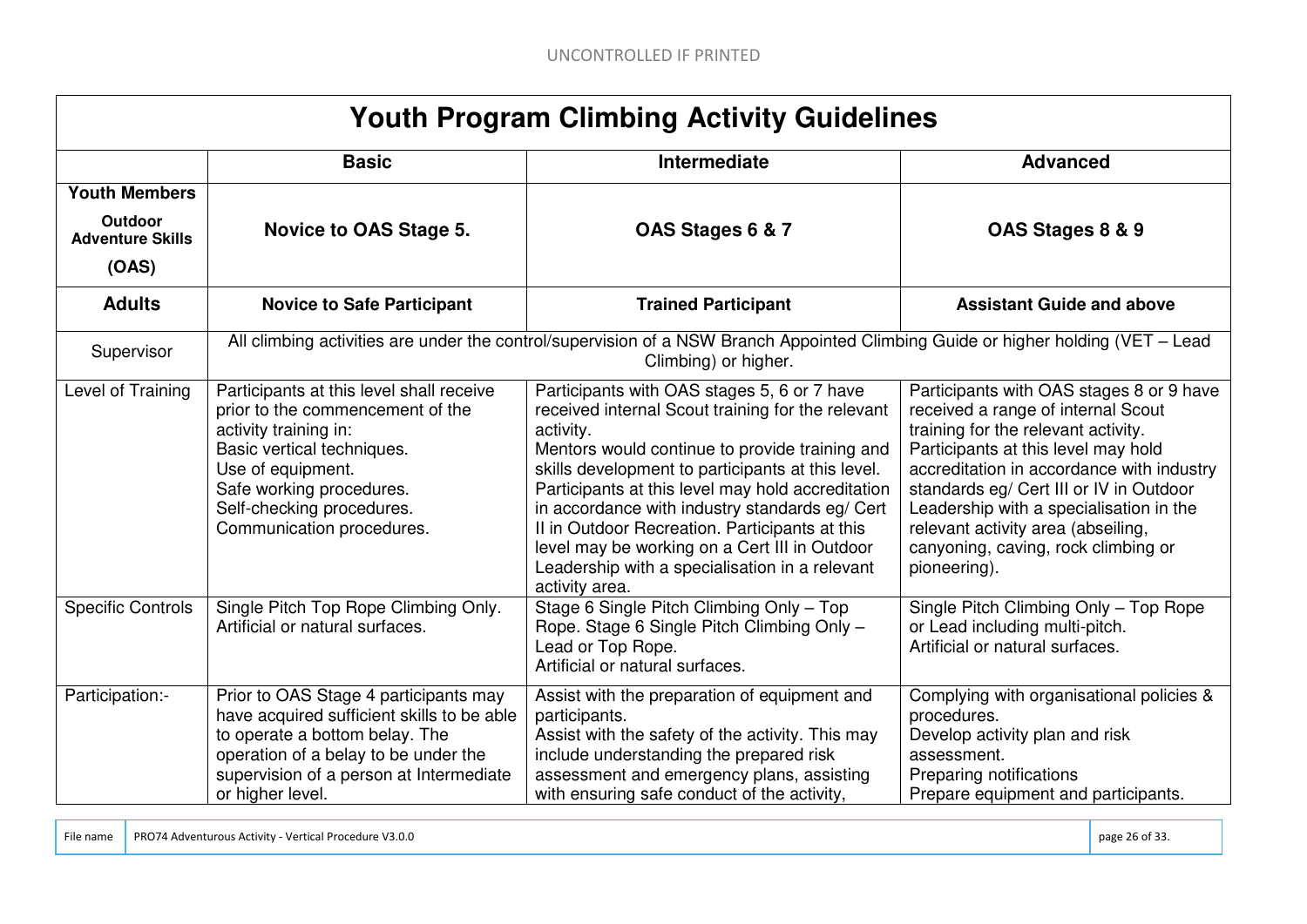| <b>Youth Program Climbing Activity Guidelines</b> |                                                                                                                                                                                                                                                                                                                                                                                                                                                                                                                                                                                                                 |                                                                                                                                                                                                                                                                                                                                                                                                                                                                                                                                                                                                                                                                                                                                                                                                                                                                                                                                                                                                                          |                                                                                                                                                                                                                                                                                                                                                                                                                                                                                                                                                                                                                                                                                                                                                                                                                  |
|---------------------------------------------------|-----------------------------------------------------------------------------------------------------------------------------------------------------------------------------------------------------------------------------------------------------------------------------------------------------------------------------------------------------------------------------------------------------------------------------------------------------------------------------------------------------------------------------------------------------------------------------------------------------------------|--------------------------------------------------------------------------------------------------------------------------------------------------------------------------------------------------------------------------------------------------------------------------------------------------------------------------------------------------------------------------------------------------------------------------------------------------------------------------------------------------------------------------------------------------------------------------------------------------------------------------------------------------------------------------------------------------------------------------------------------------------------------------------------------------------------------------------------------------------------------------------------------------------------------------------------------------------------------------------------------------------------------------|------------------------------------------------------------------------------------------------------------------------------------------------------------------------------------------------------------------------------------------------------------------------------------------------------------------------------------------------------------------------------------------------------------------------------------------------------------------------------------------------------------------------------------------------------------------------------------------------------------------------------------------------------------------------------------------------------------------------------------------------------------------------------------------------------------------|
|                                                   | <b>Basic</b>                                                                                                                                                                                                                                                                                                                                                                                                                                                                                                                                                                                                    | <b>Intermediate</b>                                                                                                                                                                                                                                                                                                                                                                                                                                                                                                                                                                                                                                                                                                                                                                                                                                                                                                                                                                                                      | <b>Advanced</b>                                                                                                                                                                                                                                                                                                                                                                                                                                                                                                                                                                                                                                                                                                                                                                                                  |
| <b>Youth Members</b>                              |                                                                                                                                                                                                                                                                                                                                                                                                                                                                                                                                                                                                                 |                                                                                                                                                                                                                                                                                                                                                                                                                                                                                                                                                                                                                                                                                                                                                                                                                                                                                                                                                                                                                          |                                                                                                                                                                                                                                                                                                                                                                                                                                                                                                                                                                                                                                                                                                                                                                                                                  |
| Outdoor<br><b>Adventure Skills</b>                | <b>Novice to OAS Stage 5.</b>                                                                                                                                                                                                                                                                                                                                                                                                                                                                                                                                                                                   | OAS Stages 6 & 7                                                                                                                                                                                                                                                                                                                                                                                                                                                                                                                                                                                                                                                                                                                                                                                                                                                                                                                                                                                                         | OAS Stages 8 & 9                                                                                                                                                                                                                                                                                                                                                                                                                                                                                                                                                                                                                                                                                                                                                                                                 |
| (OAS)                                             |                                                                                                                                                                                                                                                                                                                                                                                                                                                                                                                                                                                                                 |                                                                                                                                                                                                                                                                                                                                                                                                                                                                                                                                                                                                                                                                                                                                                                                                                                                                                                                                                                                                                          |                                                                                                                                                                                                                                                                                                                                                                                                                                                                                                                                                                                                                                                                                                                                                                                                                  |
| <b>Adults</b>                                     | <b>Novice to Safe Participant</b>                                                                                                                                                                                                                                                                                                                                                                                                                                                                                                                                                                               | <b>Trained Participant</b>                                                                                                                                                                                                                                                                                                                                                                                                                                                                                                                                                                                                                                                                                                                                                                                                                                                                                                                                                                                               | <b>Assistant Guide and above</b>                                                                                                                                                                                                                                                                                                                                                                                                                                                                                                                                                                                                                                                                                                                                                                                 |
|                                                   | From OAS Stage 4 participants have<br>sufficient skills to:<br>fit personnel protective equipment used<br>in climbing activities;<br>care for personnel equipment;<br>attach belay device and/or self to ropes;<br>be safe around cliffs and to prevent<br>falls:<br>clip/attach themselves to a safety line<br>or system;<br>carry out personal self checking prior to<br>approaching cliff edges and/or climbing;<br>implement standard communications<br>used in climbing activities;<br>demonstrate the correct climbing<br>posture and technique;<br>belay other participants whilst they are<br>climbing. | advising the activity leader of hazardous<br>situations.<br>With assistance from a more experienced<br>person select route and equipment suitable for<br>the vertical activity being undertaken<br>With assistance from a more experienced<br>person rig ropes for top rope or lead climbing<br>(or other vertical activity) and belay systems.<br>With assistance from a more experienced<br>person 'clean' top rope or lead climbs (or other<br>vertical activity) and belay systems.<br>Managing cliff edge and safe dispatch of<br>participants including completing safety<br>checks.<br>Operate belays which may include top belays<br>and bottom belays.<br>With assistance from a more experienced<br>person, brief participants for the activity and<br>assist with the demonstration of techniques<br>required.<br>Provide demonstrations and instruction whilst<br>belaying or managing cliff edges and safe<br>dispatch of participants on rock techniques to<br>be used. This may include belay techniques, | Lead and supervise relevant vertical<br>activity.<br>Manage safety of the activity. This may<br>include completion of activity plans, risk<br>assessment, ensuring safe conduct of<br>the activity, responding to hazardous<br>situations, amending activity if risk is<br>unacceptable, responding to emergency<br>situations<br>Completing post activity responsibilities.<br>Review/evaluate activity with participants<br>and personnel.<br>Select route and equipment suitable for<br>the vertical activity being undertaken.<br>Assess anchors for climbing and belay<br>systems.<br>Rig ropes for climbing and belay<br>systems.<br>Clean climbs on activity completion.<br>Determine rescue requirements and<br>ensure preparation.<br>Establish systems for vertical rescue.<br>Rescue others and self. |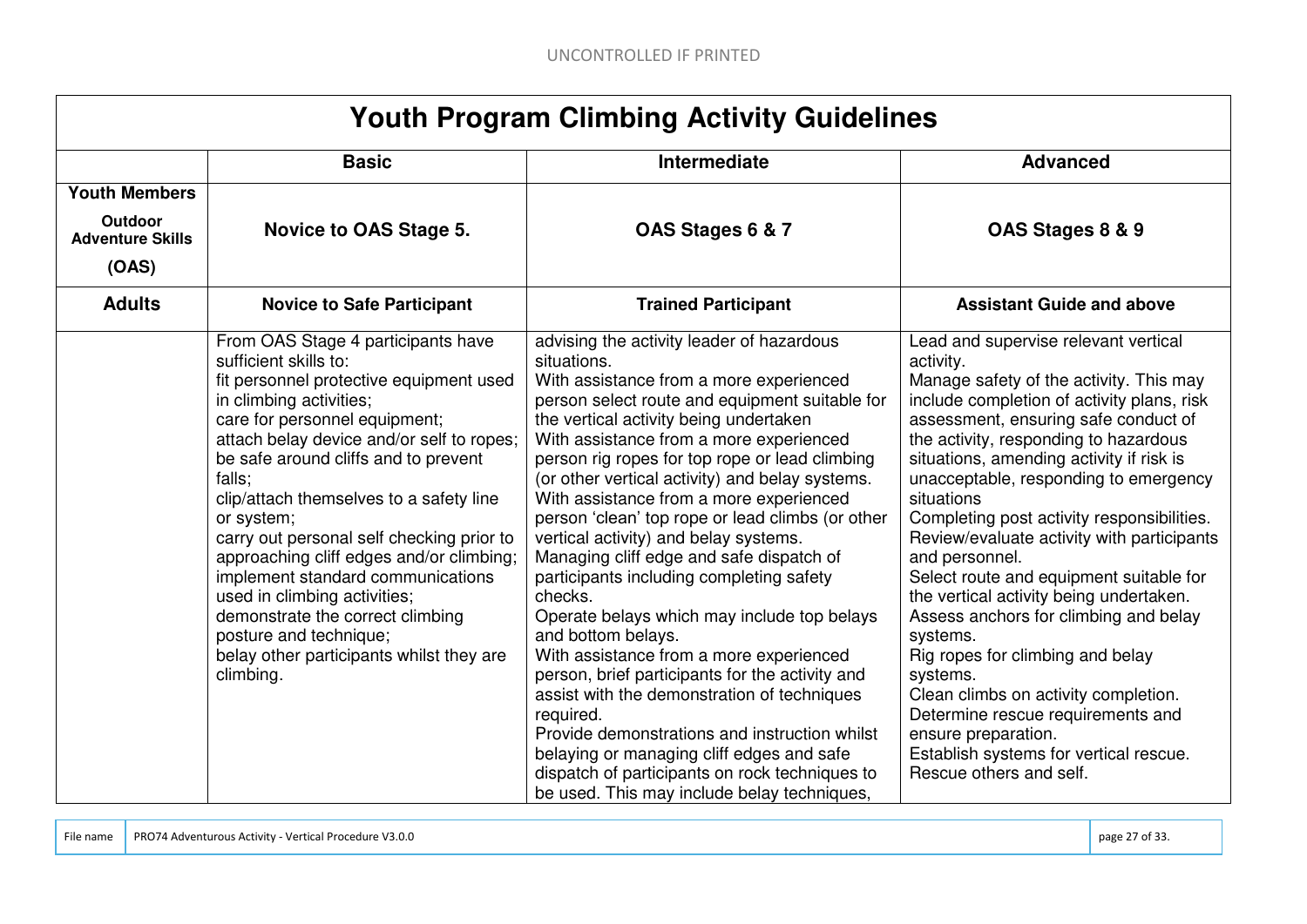| <b>Youth Program Climbing Activity Guidelines</b> |                                   |                                                                                     |                                                                                                                                                                                                                                                                                                                                                                                                                                                                                                                                                                                                                                                                                                                                                                                                                                                                                    |
|---------------------------------------------------|-----------------------------------|-------------------------------------------------------------------------------------|------------------------------------------------------------------------------------------------------------------------------------------------------------------------------------------------------------------------------------------------------------------------------------------------------------------------------------------------------------------------------------------------------------------------------------------------------------------------------------------------------------------------------------------------------------------------------------------------------------------------------------------------------------------------------------------------------------------------------------------------------------------------------------------------------------------------------------------------------------------------------------|
|                                                   | <b>Basic</b>                      | <b>Intermediate</b>                                                                 | <b>Advanced</b>                                                                                                                                                                                                                                                                                                                                                                                                                                                                                                                                                                                                                                                                                                                                                                                                                                                                    |
| <b>Youth Members</b>                              |                                   |                                                                                     |                                                                                                                                                                                                                                                                                                                                                                                                                                                                                                                                                                                                                                                                                                                                                                                                                                                                                    |
| <b>Outdoor</b><br><b>Adventure Skills</b>         | Novice to OAS Stage 5.            | OAS Stages 6 & 7                                                                    | OAS Stages 8 & 9                                                                                                                                                                                                                                                                                                                                                                                                                                                                                                                                                                                                                                                                                                                                                                                                                                                                   |
| (OAS)                                             |                                   |                                                                                     |                                                                                                                                                                                                                                                                                                                                                                                                                                                                                                                                                                                                                                                                                                                                                                                                                                                                                    |
| <b>Adults</b>                                     | <b>Novice to Safe Participant</b> | <b>Trained Participant</b>                                                          | <b>Assistant Guide and above</b>                                                                                                                                                                                                                                                                                                                                                                                                                                                                                                                                                                                                                                                                                                                                                                                                                                                   |
|                                                   |                                   | vertical techniques (including abseil/climbing<br>techniques), and route to follow. | Managing cliff edge and safe dispatch of<br>participants including safety checks.<br>Operate belays which may include top<br>belays, bottom belays and self belays.<br>Brief participants for the activity and<br>demonstrate techniques required. This<br>may include safety procedures, site<br>behaviour, on rope zone, safe zone and<br>no go zone, communications,<br>abseiling/climbing and belaying<br>techniques, checking equipment.<br>Provide demonstration and instruction<br>during activity. This may include<br>confirming instructions given to<br>participants, advising on the vertical<br>techniques to be used, description and<br>demonstration of correct vertical<br>techniques, encouraging questions and<br>monitoring performance of participants.<br>Assist and instruct participants about<br>how to perform self-checks prior to<br>climbing ascents. |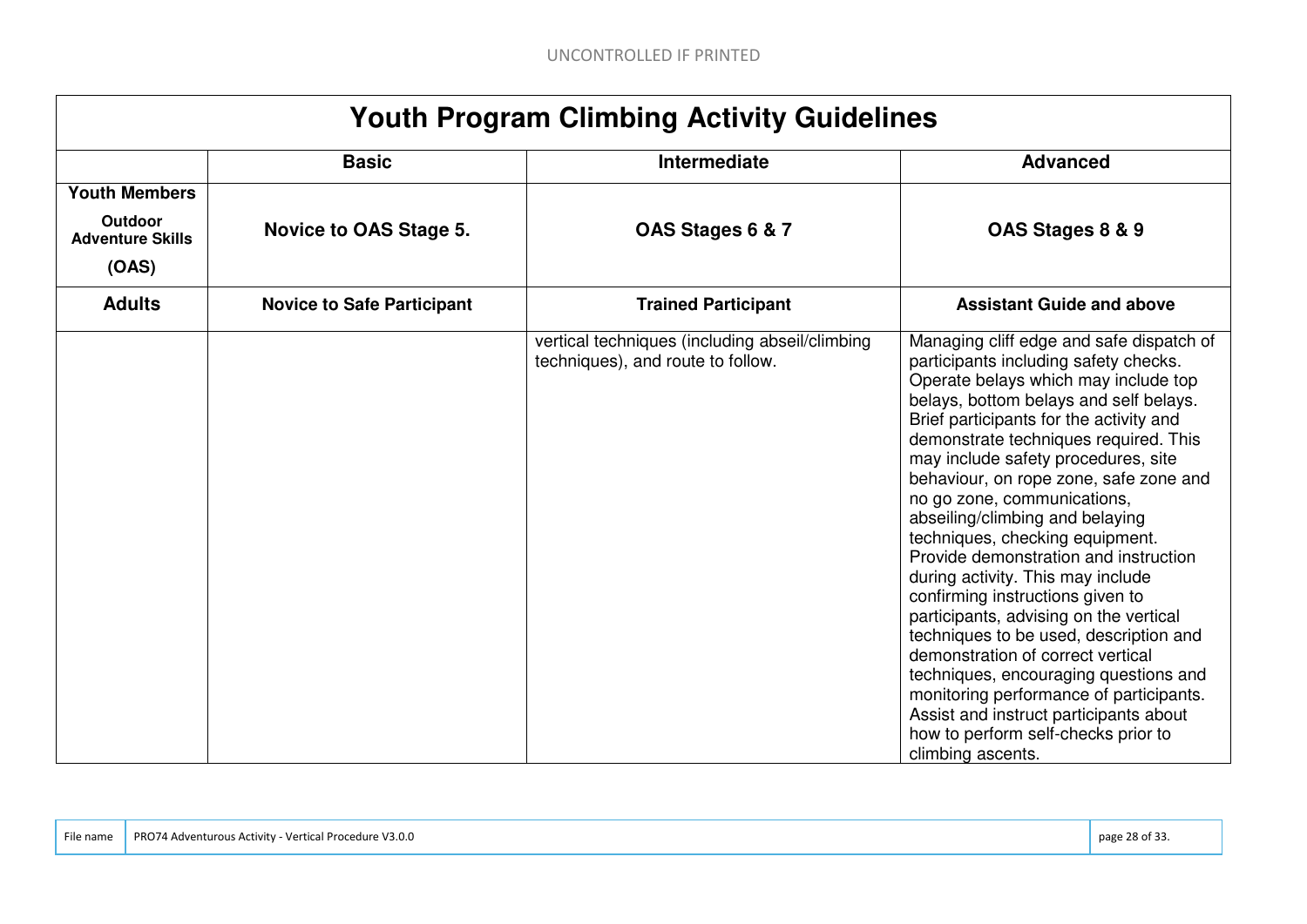## Appendix B – Activity Conditions Definitions

|           | <b>Basic</b>                                                                                                                                                                                                                                                                                                                                                                                                                                                | <b>Intermediate</b>                                                                                                                                                                                                                                                                                                                                                                                                                        | <b>Advanced</b>                                                                                                                                                                                                                                                                                                                                     |
|-----------|-------------------------------------------------------------------------------------------------------------------------------------------------------------------------------------------------------------------------------------------------------------------------------------------------------------------------------------------------------------------------------------------------------------------------------------------------------------|--------------------------------------------------------------------------------------------------------------------------------------------------------------------------------------------------------------------------------------------------------------------------------------------------------------------------------------------------------------------------------------------------------------------------------------------|-----------------------------------------------------------------------------------------------------------------------------------------------------------------------------------------------------------------------------------------------------------------------------------------------------------------------------------------------------|
| Abseiling | Abseiling for this level:                                                                                                                                                                                                                                                                                                                                                                                                                                   | Abseiling for this level:                                                                                                                                                                                                                                                                                                                                                                                                                  | Abseiling for this level:                                                                                                                                                                                                                                                                                                                           |
|           | Abseil features may include but are<br>not limited to:<br>Single Pitch abseils only;<br>$\bullet$<br>Anchors that can be easily<br>$\bullet$<br>reached;<br>Easy starts, easy descents, may<br>$\bullet$<br>have easy to negotiate<br>overhands, safe landing areas;<br>Abseils are separated by enough<br>$\bullet$<br>room to regroup;                                                                                                                    | Abseil features may include but are<br>not limited to:<br>Single Pitch abseils only;<br>$\bullet$<br>Anchors that are moderately<br>$\bullet$<br>difficult to reach;<br>Moderately difficult starts,<br>$\bullet$<br>obscured sections, overhangs,<br>moderately difficult landings;<br>Abseils are separated by enough<br>$\bullet$<br>room to regroup;                                                                                   | Abseil features may include but are<br>not limited to:<br>Single and multi-pitch abseils;<br>Anchors that may be difficult to<br>reach;<br>Difficult starts, moderate to<br>$\bullet$<br>difficult descents, overhangs,<br>obscured sections and complex<br>manoeuvres;                                                                             |
| Canyoning | Canyons for this level:<br>Easy to Intermediate canyon<br>$\bullet$<br>features may include but are not<br>limited to:<br>Easy climbing and down climbing<br>$\bullet$<br>with little exposure, which may<br>require the use of a rope;<br>Abseil anchors that can be easily<br>$\bullet$<br>reached;<br>Abseils are separated by enough<br>$\bullet$<br>room to regroup;<br>Low vertical water flow. Abseils<br>$\bullet$<br>land in pools with calm water | Canyons for this level:<br>Easy to Intermediate canyon<br>$\bullet$<br>features may include but are not<br>limited to:<br>Climbing moves to grade 15<br>$\bullet$<br>which may have moderate<br>exposure which requires<br>belaying and protection;<br>Abseils with anchors that are<br>$\bullet$<br>moderately difficult to reach;<br>Abseils with obscured sections<br>$\bullet$<br>and/or landings in pools that<br>may have a current; | Canyons for this level:<br>Intermediate to Advanced<br>$\bullet$<br>canyon features may include but<br>are not limited to::<br>Canyon surface exceptionally<br>slippery and/or loose;<br>Prolonged immersion in cold<br>water;<br>Exposed climbing moves;<br>$\bullet$<br>Difficult rope retrieval which<br>may need to be done whilst<br>swimming; |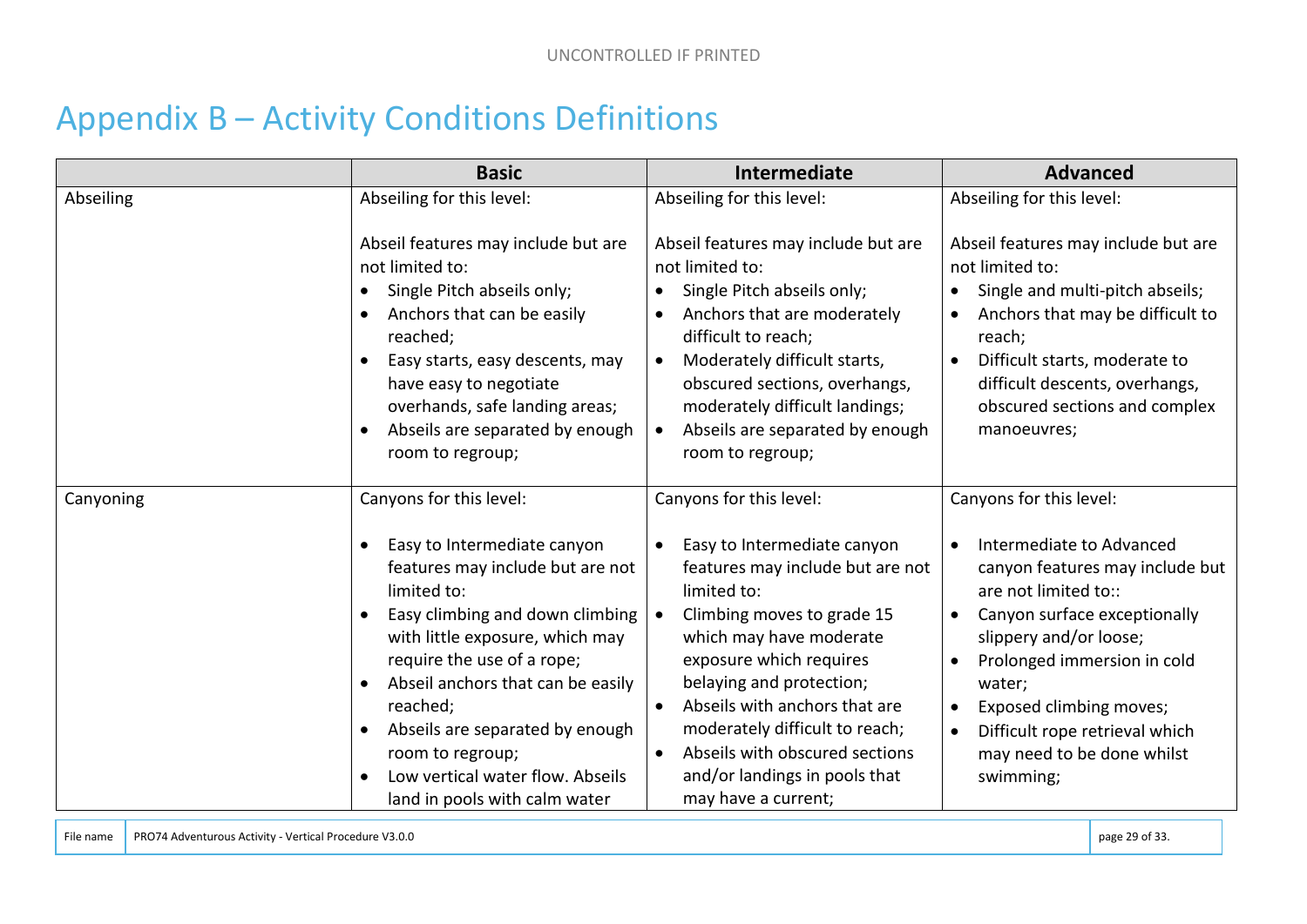#### UNCONTROLLED IF PRINTED

|                                                                     | <b>Basic</b>                                                                                                                                                                            | Intermediate                                                                                                                                                                                                                                                                                                                                         | <b>Advanced</b>                                                                                                                                                                                                                                                                                                                                                                                                                                                                                                                                                                                                                                                                                                   |
|---------------------------------------------------------------------|-----------------------------------------------------------------------------------------------------------------------------------------------------------------------------------------|------------------------------------------------------------------------------------------------------------------------------------------------------------------------------------------------------------------------------------------------------------------------------------------------------------------------------------------------------|-------------------------------------------------------------------------------------------------------------------------------------------------------------------------------------------------------------------------------------------------------------------------------------------------------------------------------------------------------------------------------------------------------------------------------------------------------------------------------------------------------------------------------------------------------------------------------------------------------------------------------------------------------------------------------------------------------------------|
|                                                                     | Swims up to 50m in calm water;<br>$\bullet$<br>Simple jumps between 3 and<br>$\bullet$<br>5m;<br>Long of moderately angled<br>slides.<br>Canyon rating will generally be<br>up to V3 A3 | Low to moderate vertical flow<br>$\bullet$<br>that can begin to cause<br>imbalance or entrapment;<br>Swims with moderate currents<br>$\bullet$<br>in places and may have<br>prolonged Immersion in cold<br>water;<br>Simple jumps between 5 and 8m<br>with moderate trajectory and/or<br>landing;<br>Canyon rating will generally be<br>up to V4 A4. | Abseiling may include multi-<br>pitch;<br>Abseils may be difficult and<br>involve complex manoeuvres.<br>Strong vertical water flow.<br>$\bullet$<br>Crossing requires route selection<br>and balance and may require<br>specific rope management;<br>Currents strong enough that<br>$\bullet$<br>swimming a path or stopping at<br>a point is difficult to achieve;<br>Hydraulics such as eddies,<br>$\bullet$<br>recirculation's, holes may trap a<br>Canyoner for a moderate period<br>of time;<br>Siphons over 3m in length<br>and/or depth;<br>Jumps greater than 14m, which<br>may be difficult and trajectory<br>and/or landing greater than<br>10m;<br>Canyon aquatics could be of any<br>"V" "A" rating. |
| Caving                                                              | Caving for this level:                                                                                                                                                                  | Caving for this level:                                                                                                                                                                                                                                                                                                                               | Caving for this level:                                                                                                                                                                                                                                                                                                                                                                                                                                                                                                                                                                                                                                                                                            |
|                                                                     | Easy caves features may include<br>but are not limited to:                                                                                                                              | Easy to Intermediate caves<br>$\bullet$<br>features may include but are not<br>limited to:                                                                                                                                                                                                                                                           | Intermediate to advanced caves<br>features may include but are not<br>limited to::                                                                                                                                                                                                                                                                                                                                                                                                                                                                                                                                                                                                                                |
| PRO74 Adventurous Activity - Vertical Procedure V3.0.0<br>File name |                                                                                                                                                                                         |                                                                                                                                                                                                                                                                                                                                                      | page 30 of 33.                                                                                                                                                                                                                                                                                                                                                                                                                                                                                                                                                                                                                                                                                                    |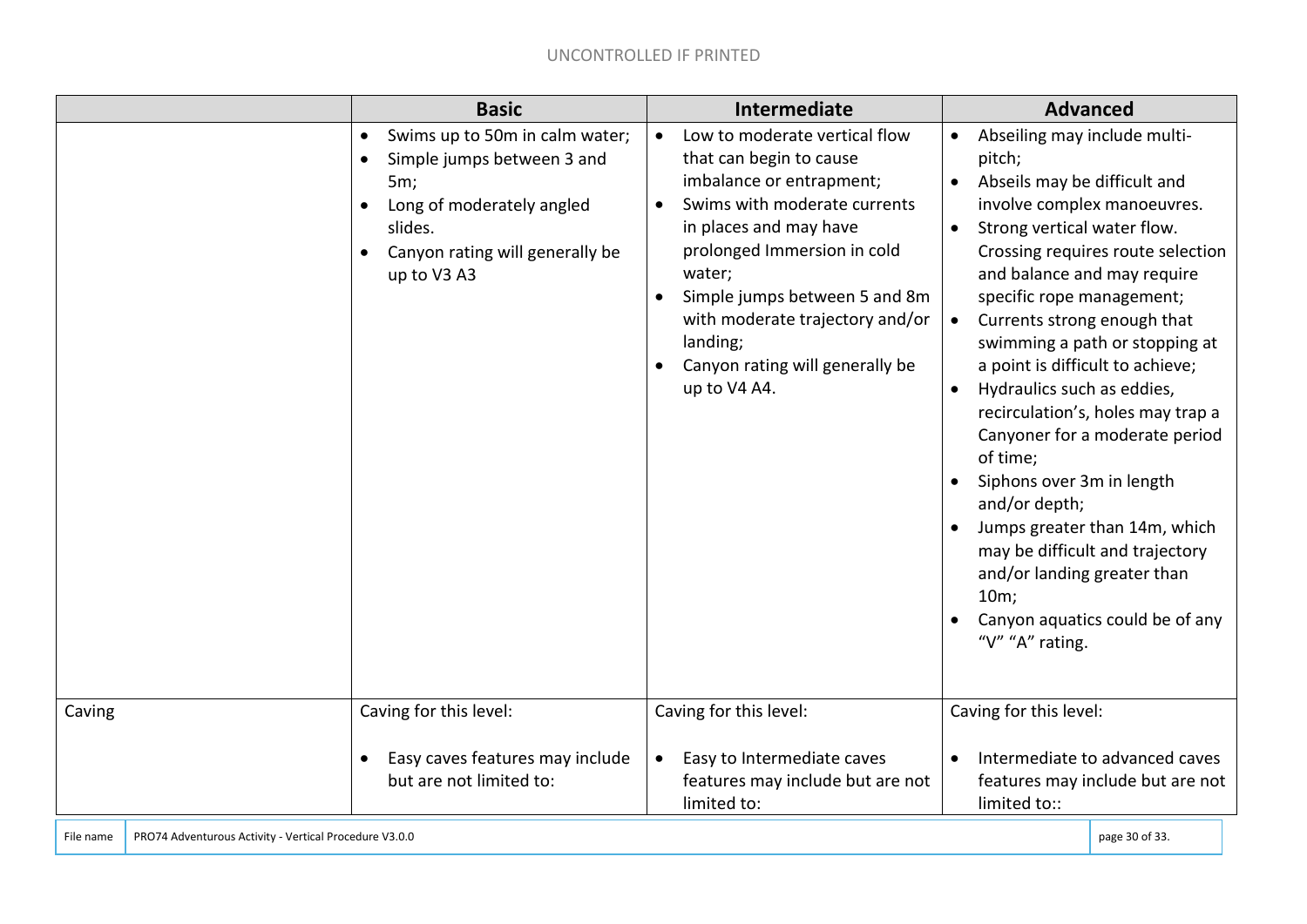#### UNCONTROLLED IF PRINTED

|                                                                     | <b>Basic</b>                                                                                                                                                                                                                                                                                                                                                                                                                                                                                                                | Intermediate                                                                                                                                                                                                                                                                                                                                                                                                                                                                                                                                                                                                                                                                                             | <b>Advanced</b>                                                                                                                                                                                                                                                                                                                                                                                                                                                                                                                                                                                                                             |
|---------------------------------------------------------------------|-----------------------------------------------------------------------------------------------------------------------------------------------------------------------------------------------------------------------------------------------------------------------------------------------------------------------------------------------------------------------------------------------------------------------------------------------------------------------------------------------------------------------------|----------------------------------------------------------------------------------------------------------------------------------------------------------------------------------------------------------------------------------------------------------------------------------------------------------------------------------------------------------------------------------------------------------------------------------------------------------------------------------------------------------------------------------------------------------------------------------------------------------------------------------------------------------------------------------------------------------|---------------------------------------------------------------------------------------------------------------------------------------------------------------------------------------------------------------------------------------------------------------------------------------------------------------------------------------------------------------------------------------------------------------------------------------------------------------------------------------------------------------------------------------------------------------------------------------------------------------------------------------------|
|                                                                     | Horizontal or easy vertical caves<br>$\bullet$<br>with single pitch abseils.<br>Easy climbing and down climbing<br>$\bullet$<br>with little exposure, which may<br>require the use of a rope;<br>Abseil anchors that can be easily<br>$\bullet$<br>reached;<br>Abseils are separated by enough<br>$\bullet$<br>room to regroup;<br>Ladder climbs or other vertical<br>$\bullet$<br>ascent means are easy.<br>Cave obstacles, squeezes, tight<br>$\bullet$<br>spaces, hazards and general<br>environment are generally easy. | Horizontal or moderately<br>$\bullet$<br>difficult vertical caves with single<br>pitch abseils.<br>Climbing moves to grade 15<br>$\bullet$<br>which may have moderate<br>exposure which requires<br>belaying and protection;<br>Abseils with anchors that are<br>$\bullet$<br>moderately difficult to reach;<br>Abseils with obscured sections<br>$\bullet$<br>and/or landings which may be<br>slippery and difficult;<br>Vertical ascent by climbing,<br>$\bullet$<br>ladder, prusiking and/or single<br>rope technique (SRT) are<br>moderately difficult.<br>Cave obstacles, squeezes, tight<br>$\bullet$<br>spaces, hazards and general<br>environment are generally easy<br>to moderately difficult. | Horizontal or difficult vertical<br>$\bullet$<br>caves with single and/or multi<br>pitch abseils.<br>Abseiling may include multi-<br>pitch;<br>Abseils may be difficult and<br>$\bullet$<br>involve complex manoeuvres.<br>Anchors may be difficult to<br>reach.<br>Exposed climbing moves;<br>Abseils with obscured sections<br>and/or landings which may be<br>slippery and difficult;<br>Vertical ascent by climbing,<br>ladder, prusiking and/or single<br>rope technique (SRT) may be<br>difficult.<br>Cave obstacles, squeezes, tight<br>spaces, hazards and general<br>environment are generally<br>moderate to advanced difficulty. |
| Climbing - Top Rope                                                 | Climbing for this level:<br>Single Pitch Climbs only;<br>$\bullet$<br>Climbs of various grades.<br>$\bullet$                                                                                                                                                                                                                                                                                                                                                                                                                | Climbing for this level:<br>Single Pitch Climbs only;<br>$\bullet$<br>Climbs of various grades.                                                                                                                                                                                                                                                                                                                                                                                                                                                                                                                                                                                                          | Climbing for this level:<br>Single Pitch Climbs;<br>$\bullet$<br>Climbs of various grades                                                                                                                                                                                                                                                                                                                                                                                                                                                                                                                                                   |
| Climbing - Lead                                                     | Climbing for this level:<br>Not Allowed.                                                                                                                                                                                                                                                                                                                                                                                                                                                                                    | Climbing for this level:<br>Generally single pitch climbs;<br>Climbs of various grades;<br>$\bullet$                                                                                                                                                                                                                                                                                                                                                                                                                                                                                                                                                                                                     | Climbing for this level:<br>Single Pitch & multi-pitch<br>Climbs;                                                                                                                                                                                                                                                                                                                                                                                                                                                                                                                                                                           |
| File name<br>PRO74 Adventurous Activity - Vertical Procedure V3.0.0 |                                                                                                                                                                                                                                                                                                                                                                                                                                                                                                                             |                                                                                                                                                                                                                                                                                                                                                                                                                                                                                                                                                                                                                                                                                                          | page 31 of 33.                                                                                                                                                                                                                                                                                                                                                                                                                                                                                                                                                                                                                              |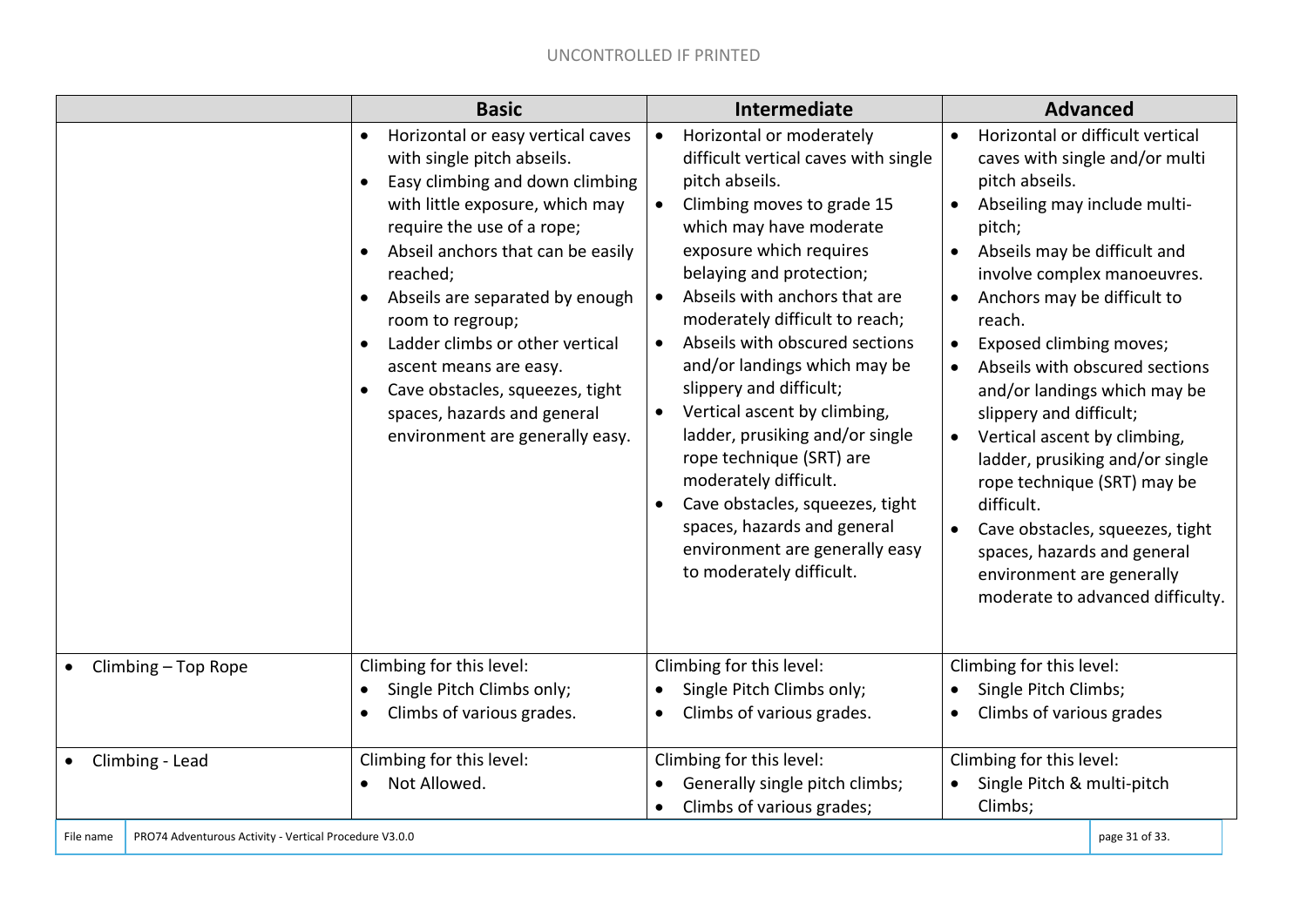#### UNCONTROLLED IF PRINTED

|                   | <b>Basic</b>                                                                                                                                                                                                             | Intermediate                                                                                                                                                                                                                                                                                                                                                         | <b>Advanced</b>                                                                                                                                                                                                                                                                                                                                                                                    |
|-------------------|--------------------------------------------------------------------------------------------------------------------------------------------------------------------------------------------------------------------------|----------------------------------------------------------------------------------------------------------------------------------------------------------------------------------------------------------------------------------------------------------------------------------------------------------------------------------------------------------------------|----------------------------------------------------------------------------------------------------------------------------------------------------------------------------------------------------------------------------------------------------------------------------------------------------------------------------------------------------------------------------------------------------|
|                   |                                                                                                                                                                                                                          | May begin to lead single pitch<br>sports climbing (fixed protection<br>climbs);<br>May begin to lead Trad climbs<br>(artificial protection climbs);<br>May begin being the $2^{nd}$ on<br>Multi-pitch climbs;<br>Will commence development of<br>anchor building skills. By stage 7<br>anchor building skills may be<br>sufficient to take the lead on this<br>task. | Climbs of various grades;<br>$\bullet$<br>Proficient in setting up and<br>leading single pitch sports climbs<br>(fixed protection climbs);<br>Proficient at setting up and<br>leading trad climbs (artificial<br>protection climbs);<br>May led some multi-pitch climbs<br>and may by stage 9 proficient at<br>leading multi-pitch climbs;<br>Proficient at rescues;<br>Guide others.<br>$\bullet$ |
| <b>Bouldering</b> | Bouldering for this level:<br>$\bullet$<br>Up to 4m above ground.<br>$\bullet$<br>Crash mat(s) to be used where<br>$\bullet$<br>participant over 1m above<br>ground.<br>Minimum 1 spotters to assist<br>preferable more. | Bouldering for this level:<br>Up to 4m above ground.<br>Crash mat(s) to be used where<br>participant over 1m above<br>ground.<br>Minimum 1 spotters to assist<br>preferable more.                                                                                                                                                                                    | Bouldering for this level:<br>Up to 4m above ground.<br>Crash mat(s) to be used where<br>participant over 1m above<br>ground.<br>Minimum 1 spotters to assist<br>preferable more.                                                                                                                                                                                                                  |